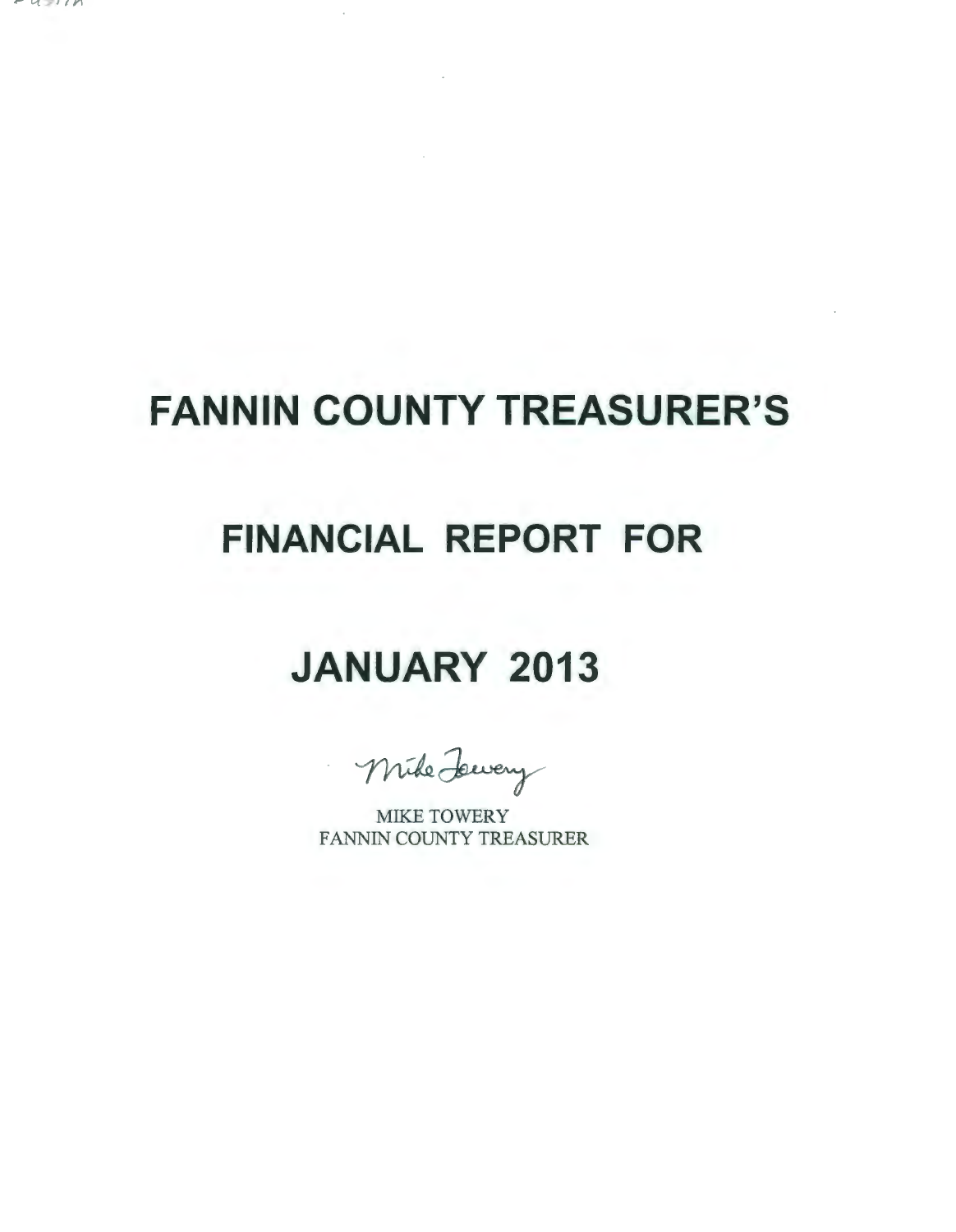| 02/06/2013<br>TIME: 02:53 PM |                                                                                                                                                                                         | RECEIPT FILE LISTING |                                                                                                              | PAGE 1<br>PREPARER: 0007 |
|------------------------------|-----------------------------------------------------------------------------------------------------------------------------------------------------------------------------------------|----------------------|--------------------------------------------------------------------------------------------------------------|--------------------------|
|                              | RECEIPT S RECEIVED FROM                                                                                                                                                                 |                      | RECEIVED POSTED NO DESCRIPTION                                                                               | <b>AMOUNT</b>            |
|                              | 0000130251 P DEWAYNE STRICKLAND<br>BANK: 95-100-100 PAYROLL CASH                                                                                                                        |                      | INCOME: 95-370-130 REFUNDS & MISCELLANEOUS<br>TOTAL RECEIPT AMOUNT ----->                                    | 594.74<br>594.74         |
|                              | 0000130252 P THE AMERICAN BOTTLING CO. 01-02-2013 01-02-2013 01 DR. PEPPER COMMISSION<br>BANK: 10-103-100 GENERAL-COMBINED FUNDS CHECKING                                               |                      | INCOME:10-370-510 DR. PEPPER COMMISSION<br>TOTAL RECEIPT AMOUNT ----->                                       | 16.00<br>16.00           |
|                              | 0000130253 P CRIMINAL D.A. TRUST 01-02-2013 01-02-2013 01 DISTRICT ATTORNEY FEES<br>BANK: 10-103-100 GENERAL-COMBINED FUNDS CHECKING<br>BANK:10-103-100 GENERAL-COMBINED FUNDS CHECKING |                      | INCOME: 10-340-475 DISTRICT ATTORNEY FEES<br><b>02 POSTAL EXPENSES</b><br>INCOME: 10-475-311 POSTAL EXPENSES | 45.24<br>44.88           |
|                              |                                                                                                                                                                                         |                      | TOTAL RECEIPT AMOUNT ----->                                                                                  | 90.12                    |
|                              | 0000130254 P CRIMINAL D.A. TRUST 01-02-2013 01-02-2013 01 DISTRICT ATTORNEY FEES<br>BANK: 36-103-136 D. A. FEE CASH ACCT.                                                               |                      | INCOME: 36-340-475 DISTRICT ATTORNEY FEES<br>TOTAL RECEIPT AMOUNT ----->                                     | 649.61<br>649.61         |
|                              | 0000130255 P F.C. TAX A/C W/E 12-21-2012 01-03-2013 01-03-2013 01 COMMISSION ON CAR TITLES<br>BANK: 10-103-100 GENERAL-COMBINED FUNDS CHECKING                                          |                      | INCOME: 10-321-250 COMMISSION ON CAR TITLES<br>TOTAL RECEIPT AMOUNT ----->                                   | 850.00<br>850.00         |
|                              | 0000130256 P F.C. APPRAISAL DISTRICT 01-03-2013 01-03-2013 01 G.F.A.B.P.<br>BANK:10-103-100 GENERAL-COMBINED FUNDS CHECKING                                                             |                      | INCOME: 10-310-110 CURRENT TAXES<br>02 TAX CERTIFICATES                                                      | 245.65<br>249.95         |
|                              | BANK: 10-103-100 GENERAL-COMBINED FUNDS CHECKING<br>BANK: 10-103-100 GENERAL-COMBINED FUNDS CHECKING                                                                                    |                      | INCOME: 10-321-901 TAX CERTIFICATES<br><b>03 CURRENT TAXES</b><br>INCOME: 10-310-110 CURRENT TAXES           | 751,938.87               |
|                              | BANK:21-103-100 R&B#1-COMBINED FUNDS CHECKING                                                                                                                                           |                      | 04 CURRENT TAXES<br>INCOME:21-310-110 CURRENT TAXES                                                          | 38,309.58                |
|                              | BANK:22-103-100 R&B#2- COMBINED FUNDS CHECKING                                                                                                                                          |                      | 05 CURRENT TAXES<br>INCOME: 22-310-110 CURRENT TAXES                                                         | 41,044.73                |
|                              | BANK: 23-103-100 R&B#3-COMBINED FUNDS CHECKING                                                                                                                                          |                      | <b>06 CURRENT TAXES</b><br>INCOME: 23-310-110 CURRENT TAXES<br><b>07 CURRENT TAXES</b>                       | 62,020.06<br>32,839.27   |
|                              | BANK: 24-103-100 R&B#4- COMBINED FUNDS CHECKING                                                                                                                                         |                      | INCOME: 24-310-110 CURRENT TAXES<br>08 CURRENT TAXES SERIES '98                                              | 17,072.37                |
|                              | BANK:60-103-100 SINKING-COMBINED FUND CHECKING<br>BANK: 10-103-100 GENERAL-COMBINED FUNDS CHECKING                                                                                      |                      | INCOME:60-310-260 CURRENT TAXES SERIES '98<br>09 DELINQUENT TAXES<br>INCOME: 10-310-120 DELINQUENT TAXES     | 2,780.60                 |
|                              | BANK:21-103-100 R&B#1-COMBINED FUNDS CHECKING                                                                                                                                           |                      | 10 DELINQUENT TAXES<br>INCOME:21-310-120 DELINQUENT TAXES                                                    | 141.67                   |
|                              | BANK: 22-103-100 R&B#2- COMBINED FUNDS CHECKING                                                                                                                                         |                      | 11 DELINQUENT TAXES<br>INCOME: 22-310-120 DELINQUENT TAXES                                                   | 151.78                   |
|                              | BANK:23-103-100 R&B#3-COMBINED FUNDS CHECKING                                                                                                                                           |                      | 12 DELINQUENT TAXES<br>INCOME: 23-310-120 DELINQUENT TAXES<br>13 DELINQUENT TAXES                            | 229.34<br>121.44         |
|                              | BANK: 24-103-100 R&B#4- COMBINED FUNDS CHECKING                                                                                                                                         |                      | INCOME: 24-310-120 DELINQUENT TAXES<br>14 DELINQUENT TAXES SERIES '98                                        | 63.13                    |
|                              | BANK:60-103-100 SINKING-COMBINED FUND CHECKING                                                                                                                                          |                      | INCOME:60-310-262 DELINQUENT TAXES SERIES '98<br>TOTAL RECEIPT AMOUNT -----> 947,208.44                      |                          |
| 0000130257 P KFYN RADIO      | BANK: 10-103-100 GENERAL-COMBINED FUNDS CHECKING                                                                                                                                        |                      | 01-04-2013   01-04-2013   01 KFYN-RADIO TOWER RENT-JAN<br>INCOME:10-370-100 KFYN-RADIO TOWER RENT            | 200.00                   |

TOTAL RECEIPT AMOUNT ----->

200.00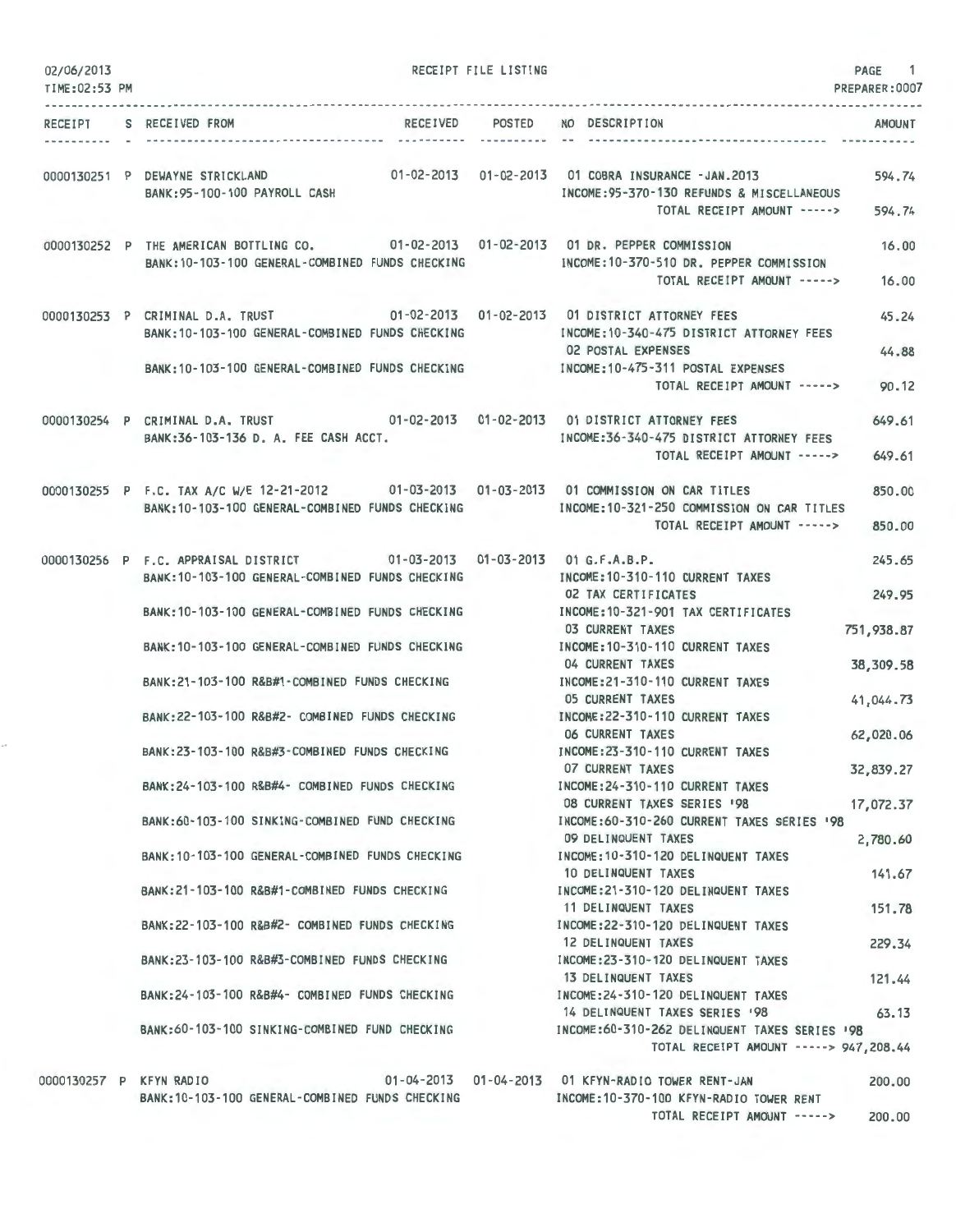| 02/06/2013<br>TIME:02:53 PM |                         |                                                                                       | RECEIPT FILE LISTING |                                                                                        | PAGE<br>2<br>PREPARER: 0007 |
|-----------------------------|-------------------------|---------------------------------------------------------------------------------------|----------------------|----------------------------------------------------------------------------------------|-----------------------------|
|                             | RECEIPT S RECEIVED FROM |                                                                                       | RECEIVED POSTED      | NO DESCRIPTION                                                                         | <b>AMOUNT</b>               |
|                             |                         |                                                                                       |                      |                                                                                        |                             |
| 0000130258 P SECURUS        |                         |                                                                                       |                      | 01-04-2013  01-04-2013  01 NOV.2012  COMMISSION  29,507.20                             |                             |
|                             |                         | BANK:10-103-100 GENERAL-COMBINED FUNDS CHECKING                                       |                      | INCOME:10-319-420 JAIL PAY PHONE COMMISSION                                            |                             |
|                             |                         |                                                                                       |                      | TOTAL RECEIPT AMOUNT -----> 29,507.20                                                  |                             |
|                             |                         | 0000130259 P FIRST UNITED METHODIST CHURCH 01-04-2013 01-04-2013 01 REFUND OF DEPOSIT |                      |                                                                                        | 125.00                      |
|                             |                         | BANK:10-103-100 GENERAL-COMBINED FUNDS CHECKING                                       |                      | INCOME: 10-510-316 EMPLOYEE AWARDS BANQUET                                             |                             |
|                             |                         |                                                                                       |                      | TOTAL RECEIPT AMOUNT ----->                                                            | 125,00                      |
|                             |                         | 0000130260 P LEGEND BANK 01-07-2013 01-07-2013 01 INTEREST EARNINGS                   |                      |                                                                                        | 91.07                       |
|                             |                         | BANK: 10-103-100 GENERAL-COMBINED FUNDS CHECKING                                      |                      | INCOME: 10-360-100 INTEREST EARNINGS                                                   |                             |
|                             |                         |                                                                                       |                      | 02 INTEREST EARNINGS                                                                   | 7.39                        |
|                             |                         | BANK: 11-103-100 C.H. SECURITY-COMBINED FUNDS CKING                                   |                      | INCOME: 11-360-100 INTEREST EARNINGS<br>03 INTEREST EARNINGS                           | 1.08                        |
|                             |                         | BANK:12-103-100 CO.CLK.VITAL STAT.-COMB.FUNDS CKING                                   |                      | INCOME: 12-360-100 INTEREST EARNINGS                                                   |                             |
|                             |                         |                                                                                       |                      | 04 INTEREST EARNINGS                                                                   | 9.18                        |
|                             |                         | BANK: 18-103-100 CO.CLK.REC.MNGMT. - COMB. FUNDS CKING                                |                      | INCOME: 18-360-100 INTEREST EARNINGS                                                   |                             |
|                             |                         |                                                                                       |                      | 05 INTEREST EARNINGS<br>INCOME: 19-360-100 INTEREST EARNINGS                           | 0.74                        |
|                             |                         | BANK: 19-103-100 DIST.CLK.REC.MNGMT-COMB.FUNDS CKING                                  |                      | 06 INTEREST EARNINGS                                                                   | 4.31                        |
|                             |                         | BANK:20-103-100 CO.OFF.REC.MNGMT-COMB. FUNDS CKING                                    |                      | INCOME:20-360-100 INTEREST EARNINGS                                                    |                             |
|                             |                         |                                                                                       |                      | <b>07 INTEREST EARNINGS</b>                                                            | 4.68                        |
|                             |                         | BANK:21-103-100 R&B#1-COMBINED FUNDS CHECKING                                         |                      | INCOME: 21-360-100 INTEREST EARNINGS<br><b>08 INTEREST EARNINGS</b>                    | 8.23                        |
|                             |                         | BANK:22-103-100 R&B#2- COMBINED FUNDS CHECKING                                        |                      | INCOME: 22-360-100 INTEREST EARNINGS                                                   |                             |
|                             |                         |                                                                                       |                      | 09 INTEREST EARNINGS                                                                   | 9.40                        |
|                             |                         | BANK:23-103-100 R&B#3-COMBINED FUNDS CHECKING                                         |                      | INCOME: 23-360-100 INTEREST EARNINGS                                                   |                             |
|                             |                         | BANK:24-103-100 R&B#4- COMBINED FUNDS CHECKING                                        |                      | 10 INTEREST EARNING<br>INCOME: 24-360-100 INTEREST EARNING                             | 4.61                        |
|                             |                         |                                                                                       |                      | 11 INTEREST EARNINGS                                                                   | 3.53                        |
|                             |                         | BANK:26-103-100 J.P.#1 JUST.CT.TECH-COMB.FUND CKING                                   |                      | INCOME: 26-360-100 INTEREST EARNINGS                                                   |                             |
|                             |                         |                                                                                       |                      | <b>12 INTEREST EARNINGS</b>                                                            | 0.90                        |
|                             |                         | BANK:27-103-100 J.P.#2 JUST.CT.TECH-COMB.FUND CKING                                   |                      | INCOME: 27-360-100 INTEREST EARNINGS<br>13 INTEREST EARNINGS                           | 0.34                        |
|                             |                         | BANK:28-103-100 J.P.#3 JUST.CT.TECH-COMB.FUND CKING                                   |                      | INCOME: 28-360-100 INTEREST EARNINGS                                                   |                             |
|                             |                         |                                                                                       |                      | 14 INTEREST INCOME                                                                     | 0.66                        |
|                             |                         | BANK:34-103-100 DIST.COURT TECH.COMB.FUND CHECKING                                    |                      | INCOME: 34-360-100 INTEREST INCOME<br><b>15 INTEREST EARNINGS</b>                      | 5.14                        |
|                             |                         | BANK:35-103-100 LAW LIBRARY-COMBINED FUND CHECKING                                    |                      | INCOME: 35-360-100 INTEREST EARNINGS                                                   |                             |
|                             |                         |                                                                                       |                      | 16 INTEREST EARNINGS                                                                   | 0.03                        |
|                             |                         | BANK:38-103-100 IHC CO-OP GIN-COMBINED FUND CKING                                     |                      | INCOME: 38-360-100 INTEREST EARNINGS                                                   |                             |
|                             |                         |                                                                                       |                      | 17 INTEREST EARNINGS<br>INCOME: 39-360-100 INTEREST EARNINGS                           | 0.63                        |
|                             |                         | BANK:39-103-100 IHC B.R. COOPER-COMB. FUND CHECKING                                   |                      | <b>18 INTEREST EARNINGS</b>                                                            | 1.17                        |
|                             |                         | BANK: 52-103-100 COURT RECORDS PRESERVATION-COMB. FUN                                 |                      | INCOME: 52-360-100 INTEREST EARNINGS                                                   |                             |
|                             |                         |                                                                                       |                      | 19 INTEREST EARNINGS                                                                   | 0.98                        |
|                             |                         | BANK:59-103-100 DRUG COURT-COMBINED FUNDS                                             |                      | INCOME: 59-360-100 INTEREST EARNINGS<br>20 INTEREST EARNINGS                           | 12.83                       |
|                             |                         | BANK:60-103-100 SINKING-COMBINED FUND CHECKING                                        |                      | INCOME:60-360-100 INTEREST EARNINGS                                                    |                             |
|                             |                         |                                                                                       |                      | 21 INTEREST EARNINGS                                                                   | 1.86                        |
|                             |                         | BANK: 70-103-100 RIGHT OF WAY-COMBINED FUND CHECKING                                  |                      | INCOME: 70-360-100 INTEREST EARNINGS                                                   |                             |
|                             |                         | BANK: 92-103-100 STATZER-COMBINED FUNDS CHECKING                                      |                      | 22 INTEREST EARNINGS<br>INCOME: 92-360-100 INTEREST EARNINGS                           | 0.25                        |
|                             |                         |                                                                                       |                      | 23 INTEREST EARNINGS                                                                   | 1.35                        |
|                             |                         | BANK: 36-103-136 D. A. FEE CASH ACCT.                                                 |                      | INCOME: 36-360-100 INTEREST EARNINGS                                                   |                             |
|                             |                         |                                                                                       |                      | 24 INTEREST EARNINGS-SEIZURE FUND<br>INCOME: 36-360-236 INTEREST EARNINGS-SEIZURE FUND | 1.47                        |
|                             |                         | BANK: 36-103-236 D.A. FEE SEIZURE FUND                                                |                      |                                                                                        |                             |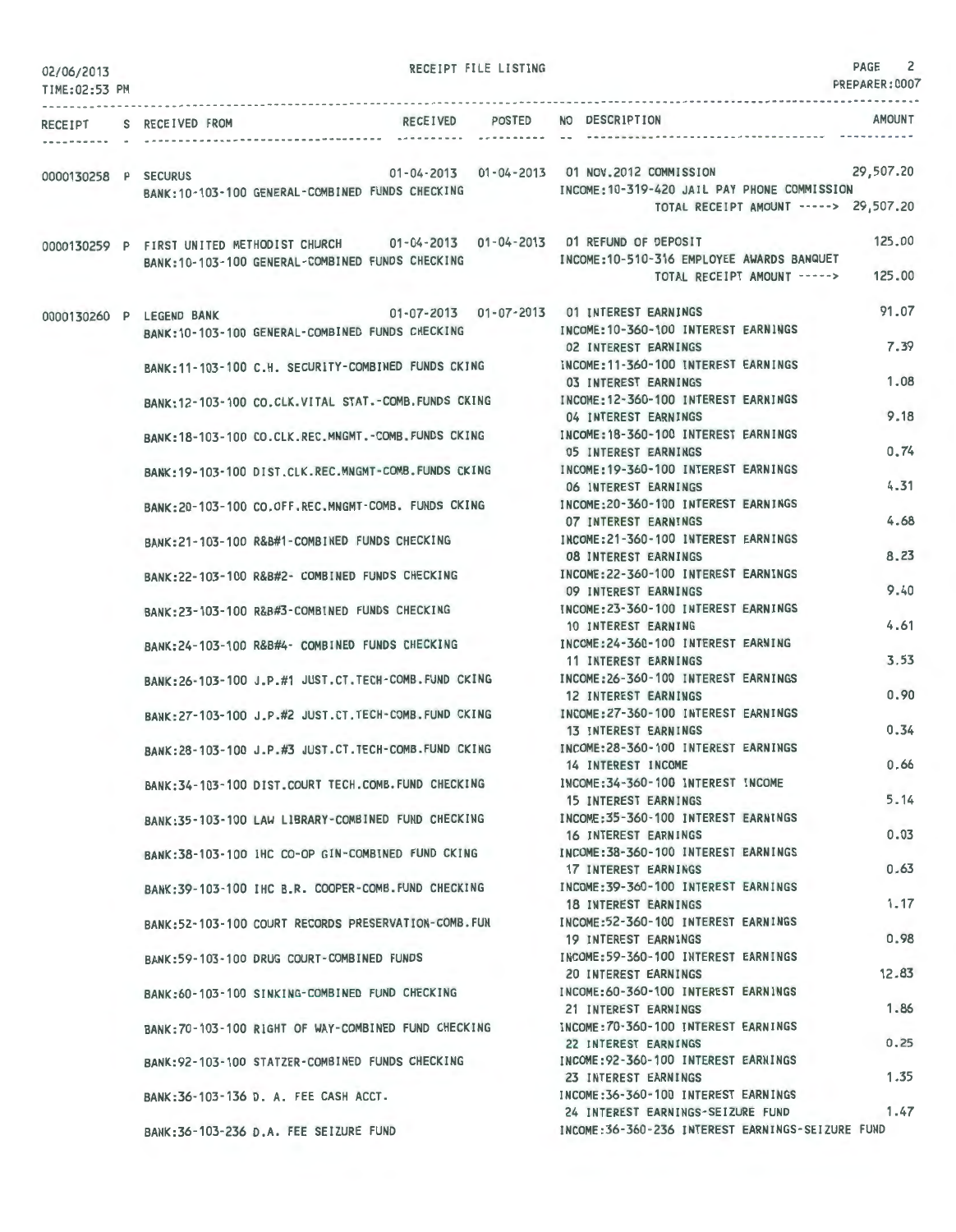TIME:02:53 PM

### RECEIPT FILE LISTING PAGE 3

PREPARER:0007

| RECEIPT    | S RECEIVED FROM          |                                                       | RECEIVED POSTED NO DESCRIPTION |                                                                                    |                                                                                            | <b>AMOUNT</b> |  |  |
|------------|--------------------------|-------------------------------------------------------|--------------------------------|------------------------------------------------------------------------------------|--------------------------------------------------------------------------------------------|---------------|--|--|
|            | Cont inued               |                                                       |                                |                                                                                    | 25 INTEREST EARNINGS                                                                       | 0.04          |  |  |
| 0000130260 |                          | BANK: 37-103-137 CASH-CONTRABAND SEIZURE              |                                |                                                                                    | INCOME: 37-360-100 INTEREST EARNINGS                                                       |               |  |  |
|            |                          |                                                       |                                | 0.25<br>26 INTEREST EARNINGS                                                       |                                                                                            |               |  |  |
|            |                          |                                                       |                                | BANK:55-103-155 F.C. LAW ENFORCEMENT EDUCATION INCOME:55-360-100 INTEREST EARNINGS |                                                                                            |               |  |  |
|            |                          |                                                       |                                | 3.17<br>27 INTEREST EARNINGS                                                       |                                                                                            |               |  |  |
|            |                          | BANK:56-103-156 CASH-F C SHERIFF FORFEITURE           |                                |                                                                                    | INCOME: 56-360-100 INTEREST EARNINGS                                                       |               |  |  |
|            |                          |                                                       |                                |                                                                                    | 28 INTEREST INCOME                                                                         | 9.21          |  |  |
|            |                          | BANK: 89-103-992 CASH-INTEREST INCOME                 |                                |                                                                                    | INCOME: 89-360-189 INTEREST INCOME<br>29 INTEREST EARNINGS                                 | 15.03         |  |  |
|            |                          |                                                       |                                |                                                                                    | INCOME: 10-360-100 INTEREST EARNINGS                                                       |               |  |  |
|            | BANK: 10-100-100 PAYROLL |                                                       |                                |                                                                                    | <b>30 INTEREST EARNINGS</b>                                                                | 0.01          |  |  |
|            | BANK: 21-100-100 PAYROLL |                                                       |                                |                                                                                    | INCOME: 21-360-100 INTEREST EARNINGS                                                       |               |  |  |
|            |                          |                                                       |                                |                                                                                    | <b>31 INTEREST EARNINGS</b>                                                                | 0.01          |  |  |
|            | BANK: 22-100-100 PAYROLL |                                                       |                                |                                                                                    | INCOME: 22-360-100 INTEREST EARNINGS                                                       |               |  |  |
|            |                          |                                                       |                                |                                                                                    | <b>32 INTEREST EARNINGS</b>                                                                | 0.01          |  |  |
|            | BANK: 23-100-100 PAYROLL |                                                       |                                |                                                                                    | INCOME: 23-360-100 INTEREST EARNINGS                                                       |               |  |  |
|            |                          |                                                       |                                |                                                                                    | 33 INTEREST EARNING                                                                        | 0.01          |  |  |
|            | BANK: 24-100-100 PAYROLL |                                                       |                                |                                                                                    | INCOME:24-360-100 INTEREST EARNING                                                         |               |  |  |
|            |                          |                                                       |                                |                                                                                    | TOTAL RECEIPT AMOUNT ----->                                                                | 199.57        |  |  |
|            |                          |                                                       |                                |                                                                                    | 0000130261 P COUNTY CLERK-SEPT.2012 01-07-2013 01-07-2013 01 COURT COSTS/ARREST FEES       | 5.236.12      |  |  |
|            |                          | BANK: 10-103-100 GENERAL-COMBINED FUNDS CHECKING      |                                |                                                                                    | INCOME: 10-318-130 COURT COSTS/ARREST FEES                                                 |               |  |  |
|            |                          |                                                       |                                |                                                                                    | <b>02 SHERIFF FEES</b>                                                                     | 2,519.75      |  |  |
|            |                          | BANK: 10-103-100 GENERAL-COMBINED FUNDS CHECKING      |                                |                                                                                    | INCOME:10-340-560 SHERIFF FEES                                                             |               |  |  |
|            |                          |                                                       |                                |                                                                                    | 03 COUNTY CLERK FEES                                                                       | 14, 100, 75   |  |  |
|            |                          | BANK: 10-103-100 GENERAL-COMBINED FUNDS CHECKING      |                                |                                                                                    | INCOME: 10-340-403 COUNTY CLERK FEES                                                       |               |  |  |
|            |                          |                                                       |                                |                                                                                    | 04 COURT REPORTER SERVICE FEE                                                              | 195,00        |  |  |
|            |                          | BANK: 10-103-100 GENERAL-COMBINED FUNDS CHECKING      |                                |                                                                                    | INCOME: 10-370-162 COURT REPORTER SERVICE FEE                                              | 51.76         |  |  |
|            |                          |                                                       |                                |                                                                                    | 05 ADM.OF COURT JUSTICE 10% SB 1417<br>INCOME: 10-370-163 ADM.OF COURT JUSTICE 10% SB 1417 |               |  |  |
|            |                          | BANK: 10-103-100 GENERAL-COMBINED FUNDS CHECKING      |                                |                                                                                    | 06 TIME PAYMENT FEE 40% SB 1417                                                            | 207.06        |  |  |
|            |                          | BANK: 10-103-100 GENERAL-COMBINED FUNDS CHECKING      |                                |                                                                                    | INCOME: 10-370-164 TIME PAYMENT FEE 40% SB 1417                                            |               |  |  |
|            |                          |                                                       |                                |                                                                                    | 07 JUDICIAL SUPP.FEE(60 CENTS)                                                             | 16.98         |  |  |
|            |                          | BANK: 10-103-100 GENERAL-COMBINED FUNDS CHECKING      |                                |                                                                                    | INCOME:10-370-166 JUDICIAL SUPP.FEE(60 CENTS)                                              |               |  |  |
|            |                          |                                                       |                                |                                                                                    | 08 JUROR REIMB.FEE                                                                         | 131.46        |  |  |
|            |                          | BANK:10-103-100 GENERAL-COMBINED FUNDS CHECKING       |                                |                                                                                    | INCOME: 10-370-167 JUROR REIMB.FEE                                                         |               |  |  |
|            |                          |                                                       |                                |                                                                                    | 09 COUNTY JUDGE FEES                                                                       | 18.00         |  |  |
|            |                          | BANK: 10-103-100 GENERAL-COMBINED FUNDS CHECKING      |                                |                                                                                    | INCOME:10-340-400 COUNTY JUDGE FEES                                                        |               |  |  |
|            |                          |                                                       |                                |                                                                                    | 10 DISTRICT ATTORNEY FEES<br>INCOME: 10-340-475 DISTRICT ATTORNEY FEES                     | 727.98        |  |  |
|            |                          | BANK: 10-103-100 GENERAL-COMBINED FUNDS CHECKING      |                                |                                                                                    | 11 C.C.6TH COURT OF APPEALS FEE                                                            | 65.00         |  |  |
|            |                          | BANK:10-103-100 GENERAL-COMBINED FUNDS CHECKING       |                                |                                                                                    | INCOME: 10-340-601 C.C.6TH COURT OF APPEALS FEE                                            |               |  |  |
|            |                          |                                                       |                                |                                                                                    | 12 ATTORNEYS & DOCTORS                                                                     | 1,538.80      |  |  |
|            |                          | BANK: 10-103-100 GENERAL-COMBINED FUNDS CHECKING      |                                |                                                                                    | INCOME: 10-318-132 ATTORNEYS & DOCTORS                                                     |               |  |  |
|            |                          |                                                       |                                |                                                                                    | <b>13 INTEREST EARNINGS</b>                                                                | 9.72          |  |  |
|            |                          | BANK: 10-103-100 GENERAL-COMBINED FUNDS CHECKING      |                                |                                                                                    | INCOME: 10-360-100 INTEREST EARNINGS                                                       |               |  |  |
|            |                          |                                                       |                                |                                                                                    | <b>14 COUNTY CLERK FEES</b>                                                                | 579.39        |  |  |
|            |                          | BANK:11-103-100 C.H. SECURITY-COMBINED FUNDS CKING    |                                |                                                                                    | INCOME: 11-340-600 COUNTY CLERK FEES                                                       |               |  |  |
|            |                          |                                                       |                                |                                                                                    | 15 CO.CLK.VITAL STAT.FEE                                                                   | 61.00         |  |  |
|            |                          | BANK: 12-103-100 CO.CLK.VITAL STAT.-COMB.FUNDS CKING  |                                |                                                                                    | INCOME: 12-370-134 CO.CLK.VITAL STAT.FEE<br>16 PROBATE JUDGES EDUCATION                    | 55.00         |  |  |
|            |                          | BANK: 17-103-100 PROB. JUDGES ED. - COMB. FUNDS CKING |                                |                                                                                    | INCOME: 17-340-131 PROBATE JUDGES EDUCATION                                                |               |  |  |
|            |                          |                                                       |                                |                                                                                    | 17 CO.CLERK PRESERVE REC FEE                                                               | 4,042.59      |  |  |
|            |                          | BANK: 18-103-100 CO.CLK.REC.MNGMT.-COMB.FUNDS CKING   |                                |                                                                                    | INCOME: 18-370-133 CO.CLERK PRESERVE REC FEE                                               |               |  |  |
|            |                          |                                                       |                                |                                                                                    | 18 CO.OFFICE REC.MNGMT.FEE                                                                 | 748.57        |  |  |
|            |                          | BANK: 20-103-100 CO.OFF.REC.MNGMT-COMB. FUNDS CKING   |                                |                                                                                    | INCOME: 20-370-135 CO.OFFICE REC.MNGMT.FEE                                                 |               |  |  |
|            |                          |                                                       |                                |                                                                                    |                                                                                            |               |  |  |
|            |                          |                                                       |                                |                                                                                    |                                                                                            |               |  |  |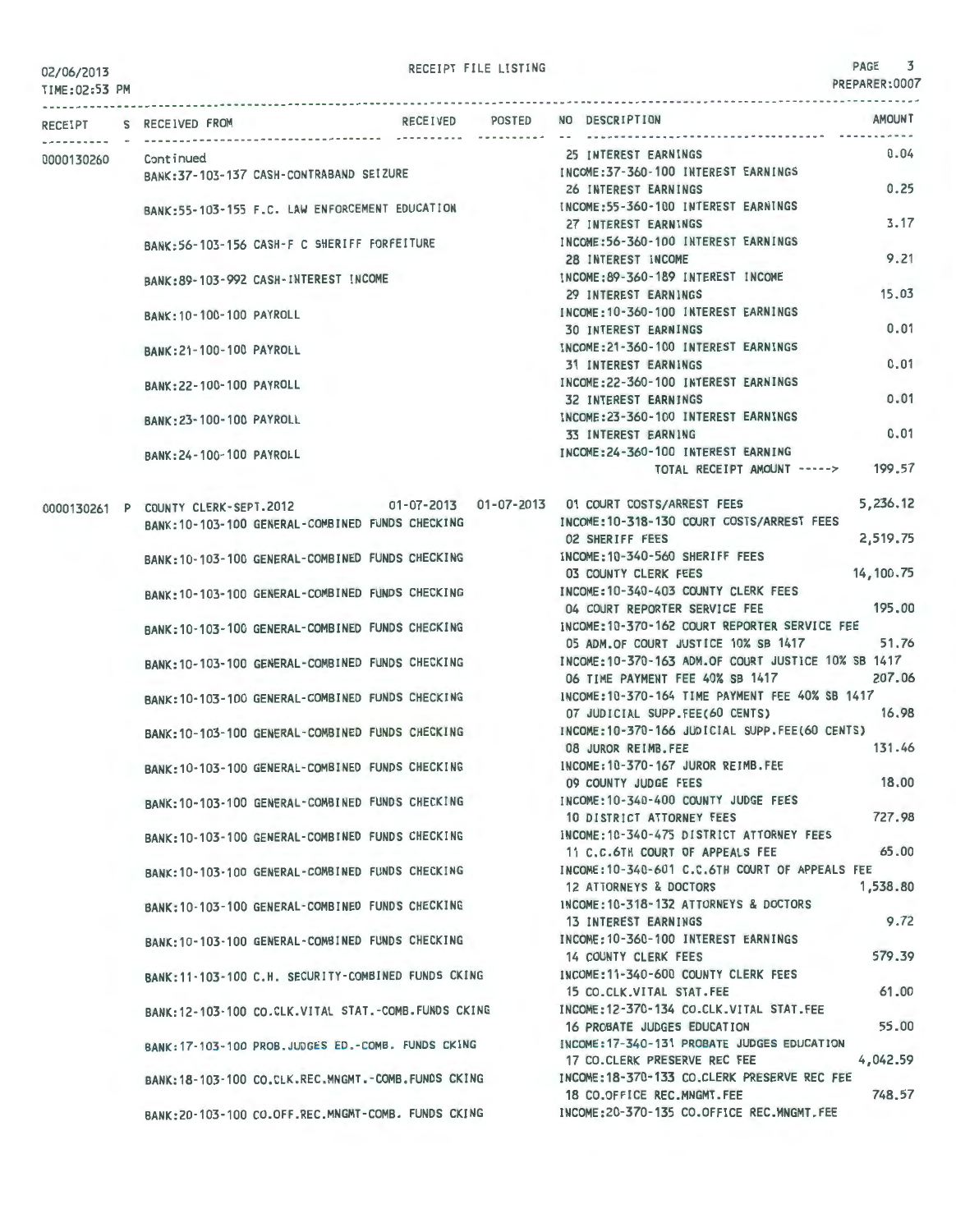| 02/06/2013<br>TIME: 02:53 PM |                                                                                      |                 | RECEIPT FILE LISTING |                                                                                              | PAGE 4<br>PREPARER:0007 |
|------------------------------|--------------------------------------------------------------------------------------|-----------------|----------------------|----------------------------------------------------------------------------------------------|-------------------------|
|                              | RECEIPT S RECEIVED FROM                                                              | RECEIVED POSTED |                      | NO DESCRIPTION                                                                               | <b>AMOUNT</b>           |
|                              | 0000130261 Continued                                                                 |                 |                      | <b>19 COUNTY CLERK FEES</b>                                                                  | 455.00                  |
|                              | BANK:35-103-100 LAW LIBRARY-COMBINED FUND CHECKING                                   |                 |                      | INCOME:35-340-403 COUNTY CLERK FEES                                                          |                         |
|                              |                                                                                      |                 |                      | 20 COUNTY CLERK FINES                                                                        | 1,155.96                |
|                              | BANK:21-103-100 R&B#1-COMBINED FUNDS CHECKING                                        |                 |                      | INCOME: 21-350-403 COUNTY CLERK FINES                                                        |                         |
|                              |                                                                                      |                 |                      | 21 COUNTY CLERK FINES                                                                        | 1,238.50                |
|                              | BANK: 22-103-100 R&B#2- COMBINED FUNDS CHECKING                                      |                 |                      | INCOME:22-350-403 COUNTY CLERK FINES<br>22 COUNTY CLERK FINES                                | 1,871.41                |
|                              | BANK:23-103-100 R&B#3-COMBINED FUNDS CHECKING                                        |                 |                      | INCOME:23-350-403 COUNTY CLERK FINES                                                         |                         |
|                              |                                                                                      |                 |                      | 23 COUNTY CLERK FINES                                                                        | 990.90                  |
|                              | BANK: 24-103-100 R&B#4- COMBINED FUNDS CHECKING                                      |                 |                      | INCOME:24-350-403 COUNTY CLERK FINES                                                         |                         |
|                              |                                                                                      |                 |                      | 24 CO.& DIST.CT. TECHNOLOGY FEE                                                              | 68.79                   |
|                              | BANK:51-103-100 CO.& DIST.COURT TECHNOLOGY-COMB.FUN                                  |                 |                      | INCOME:51-370-440 CO.& DIST.CT.TECHNOLOGY FEE                                                |                         |
|                              |                                                                                      |                 |                      | 25 COURT RECORDS PRESERVATION FEE                                                            | 130.00                  |
|                              | BANK: 52-103-100 COURT RECORDS PRESERVATION-COMB.FUN                                 |                 |                      | INCOME:52-370-133 COURT RECORDS PRESERVATION FEE                                             |                         |
|                              |                                                                                      |                 |                      | 26 DRUG COURT FEE                                                                            | 299.53                  |
|                              | BANK:59-103-100 DRUG COURT-COMBINED FUNDS                                            |                 |                      | INCOME:59-370-425 DRUG COURT FEE                                                             |                         |
|                              |                                                                                      |                 |                      | TOTAL RECEIPT AMOUNT -----> 36,515.02                                                        |                         |
|                              | 0000130262 P COMPTROLLER, JUDICIARY 01-08-2013 01-08-2013 01 CO CT AT LAW SUPPLEMENT |                 |                      |                                                                                              | 344.33                  |
|                              | BANK:10-103-100 GENERAL-COMBINED FUNDS CHECKING                                      |                 |                      | INCOME: 10-370-410 CO CT AT LAW SUPPLEMENT                                                   |                         |
|                              |                                                                                      |                 |                      | TOTAL RECEIPT AMOUNT ----->                                                                  | 344.33                  |
|                              |                                                                                      |                 |                      |                                                                                              |                         |
|                              |                                                                                      |                 |                      | 0000130263 P JENNIFER BENNETT, COLLIN COUNTY 01-08-2013 01-08-2013 01 CIVIL PROCESS, CLEMONS | 70.00                   |
|                              | BANK: 10-103-100 GENERAL-COMBINED FUNDS CHECKING                                     |                 |                      | INCOME: 10-340-900 OTHER FEES                                                                |                         |
|                              |                                                                                      |                 |                      | TOTAL RECEIPT AMOUNT ----->                                                                  | 70.00                   |
|                              | 0000130264 P DODD CITY VFD 01-08-2013 01-08-2013 01 FUEL REIMBURSEMENT               |                 |                      |                                                                                              | 51.46                   |
|                              | BANK: 24-103-100 R&B#4- COMBINED FUNDS CHECKING                                      |                 |                      | INCOME:24-370-145 REIMBURSEMENT OF MATERIALS                                                 |                         |
|                              |                                                                                      |                 |                      | TOTAL RECEIPT AMOUNT ----->                                                                  | 51.46                   |
|                              |                                                                                      |                 |                      |                                                                                              |                         |
|                              | 0000130265 P F.C. APPRAISAL DISTRICT 01-08-2013 01-08-2013 01 G.F.A.B.P.             |                 |                      |                                                                                              | 1,382.66                |
|                              | BANK: 10-103-100 GENERAL-COMBINED FUNDS CHECKING                                     |                 |                      | INCOME: 10-310-110 CURRENT TAXES                                                             |                         |
|                              | BANK: 10-103-100 GENERAL-COMBINED FUNDS CHECKING                                     |                 |                      | 02 TAX CERTIFICATES<br>INCOME: 10-321-901 TAX CERTIFICATES                                   | 5.00                    |
|                              |                                                                                      |                 |                      | 03 CURRENT TAXES                                                                             | 500,001.77              |
|                              | BANK: 10-103-100 GENERAL-COMBINED FUNDS CHECKING                                     |                 |                      | INCOME: 10-310-110 CURRENT TAXES                                                             |                         |
|                              |                                                                                      |                 |                      | 04 CURRENT TAXES                                                                             | 25,473.95               |
|                              | BANK:21-103-100 R&B#1-COMBINED FUNDS CHECKING                                        |                 |                      | INCOME: 21-310-110 CURRENT TAXES                                                             |                         |
|                              |                                                                                      |                 |                      | <b>05 CURRENT TAXES</b>                                                                      | 27,292.70               |
|                              | BANK: 22-103-100 R&B#2- COMBINED FUNDS CHECKING                                      |                 |                      | INCOME: 22-310-110 CURRENT TAXES                                                             |                         |
|                              |                                                                                      |                 |                      | <b>06 CURRENT TAXES</b><br>INCOME: 23-310-110 CURRENT TAXES                                  | 41,240.24               |
|                              | BANK:23-103-100 R&B#3-COMBINED FUNDS CHECKING                                        |                 |                      | <b>07 CURRENT TAXES</b>                                                                      | 21,836.47               |
|                              | BANK: 24-103-100 R&B#4- COMBINED FUNDS CHECKING                                      |                 |                      | INCOME: 24-310-110 CURRENT TAXES                                                             |                         |
|                              |                                                                                      |                 |                      | 08 CURRENT TAXES SERIES '98                                                                  | 11,352.27               |
|                              | BANK:60-103-100 SINKING-COMBINED FUND CHECKING                                       |                 |                      | INCOME:60-310-260 CURRENT TAXES SERIES '98                                                   |                         |
|                              |                                                                                      |                 |                      | 09 DELINQUENT TAXES                                                                          | 3,656.00                |
|                              | BANK: 10-103-100 GENERAL-COMBINED FUNDS CHECKING                                     |                 |                      | INCOME:10-310-120 DELINQUENT TAXES                                                           |                         |
|                              |                                                                                      |                 |                      | 10 DELINQUENT TAXES                                                                          | 186.26                  |
|                              | BANK:21-103-100 R&B#1-COMBINED FUNDS CHECKING                                        |                 |                      | INCOME: 21-310-120 DELINQUENT TAXES<br>11 DELINQUENT TAXES                                   | 199.56                  |
|                              | BANK: 22-103-100 R&B#2- COMBINED FUNDS CHECKING                                      |                 |                      | INCOME: 22-310-120 DELINQUENT TAXES                                                          |                         |
|                              |                                                                                      |                 |                      | 12 DELINQUENT TAXES                                                                          | 301.55                  |
|                              | BANK:23-103-100 R&B#3-COMBINED FUNDS CHECKING                                        |                 |                      | INCOME: 23-310-120 DELINQUENT TAXES                                                          |                         |
|                              |                                                                                      |                 |                      | 13 DELINQUENT TAXES                                                                          | 159.67                  |
|                              | BANK:24-103-100 R&B#4- COMBINED FUNDS CHECKING                                       |                 |                      | INCOME: 24-310-120 DELINQUENT TAXES                                                          |                         |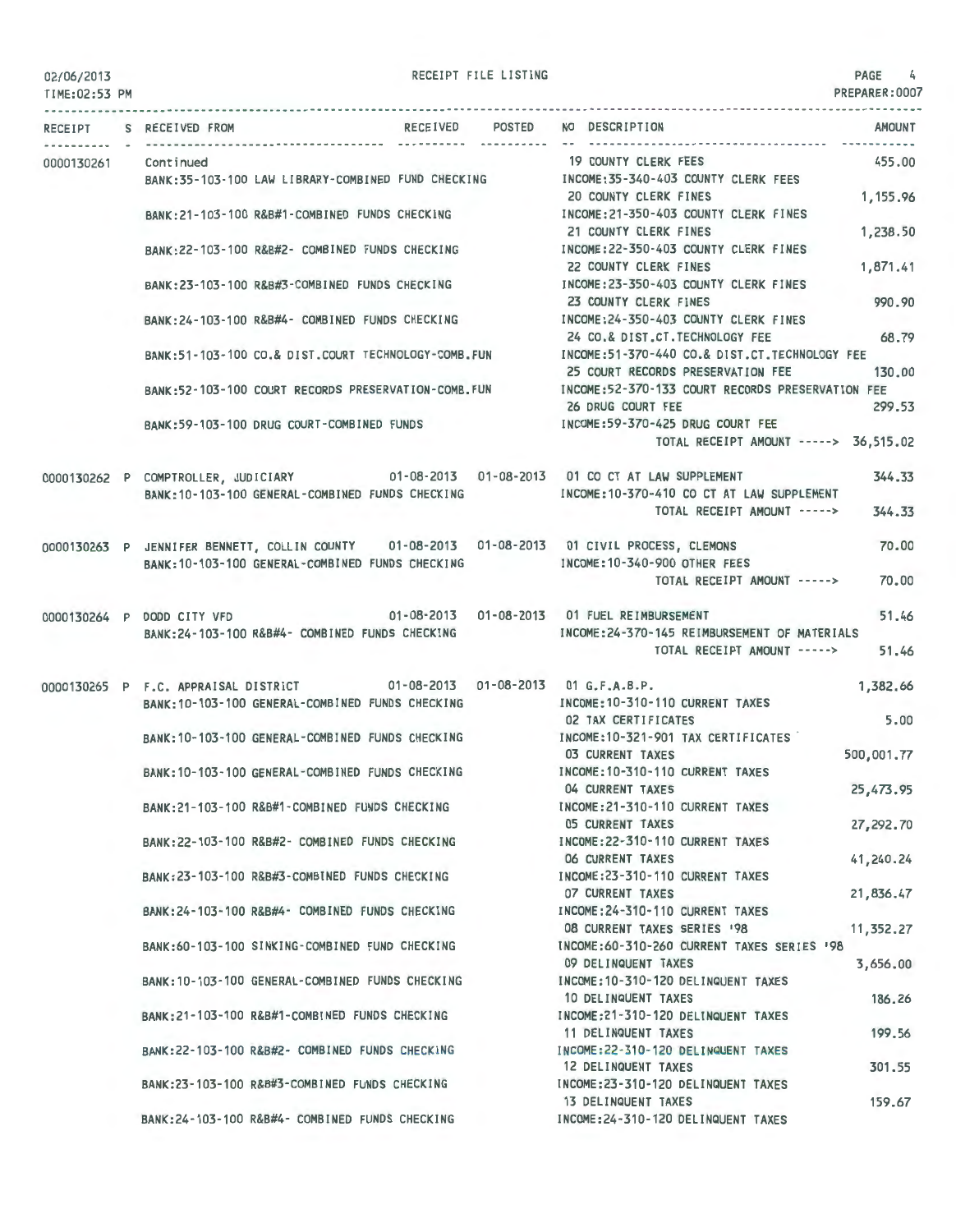| 02/06/2013<br>TIME: 02:53 PM |                                                                                                                                                 | RECEIPT FILE LISTING | 5<br>PAGE<br>PREPARER: 0007                                                                                                                             |
|------------------------------|-------------------------------------------------------------------------------------------------------------------------------------------------|----------------------|---------------------------------------------------------------------------------------------------------------------------------------------------------|
| RECEIPT                      | S RECEIVED FROM                                                                                                                                 | RECEIVED POSTED      | <b>AMOUNT</b><br>NO DESCRIPTION                                                                                                                         |
| 0000130265                   | Continued<br>BANK:60-103-100 SINKING-COMBINED FUND CHECKING                                                                                     |                      | 83.01<br>14 DELINQUENT TAXES SERIES '98<br>INCOME: 60-310-262 DELINQUENT TAXES SERIES '98<br>TOTAL RECEIPT AMOUNT -----> 633,171.11                     |
|                              | 0000130266 P DAVID HOLMES<br>BANK: 95-100-100 PAYROLL CASH                                                                                      |                      | 19.70<br>01-09-2013  01-09-2013  01 COBRA DENTAL INS. - JAN. 2013<br>INCOME: 95-370-130 REFUNDS & MISCELLANEOUS<br>TOTAL RECEIPT AMOUNT -----><br>19.70 |
|                              | 0000130267 P F.C. JUVENILE PROBATION<br>BANK:87-103-187 CASH-JUVENILE PROBATION                                                                 |                      | 15.00<br>01-09-2013  01-09-2013  01 JUVENILE PROBATION FEES<br>INCOME:87-340-575 JUVENILE PROBATION FEES<br>11.00<br>02 JUVENILE PROBATION RESTITUTION  |
|                              | BANK: 87-103-187 CASH-JUVENILE PROBATION                                                                                                        |                      | INCOME:87-340-576 JUVENILE PROBATION RESTITUTION<br>20,00<br>03 JUVENILE PROBATION COURT COSTS                                                          |
|                              | BANK:87-103-187 CASH-JUVENILE PROBATION                                                                                                         |                      | INCOME:87-340-577 JUVENILE PROBATION COURT COSTS<br>25,00<br>04 ATTORNEY FEES                                                                           |
|                              | BANK:87-103-187 CASH-JUVENILE PROBATION                                                                                                         |                      | INCOME: 87-340-577 JUVENILE PROBATION COURT COSTS<br>71.00<br>TOTAL RECEIPT AMOUNT ----->                                                               |
| 0000130268 P TEXPOOL         | BANK: 10-103-175 TEXPOOL                                                                                                                        |                      | 449.45<br>01-09-2013  01-09-2013  01 INTEREST EARNINGS<br>INCOME: 10-360-100 INTEREST EARNINGS<br>9.92<br><b>02 INTEREST EARNINGS</b>                   |
|                              | BANK: 21-103-175 TEXPOOL                                                                                                                        |                      | INCOME: 21-360-100 INTEREST EARNINGS<br>35.41<br>03 INTEREST EARNINGS                                                                                   |
|                              | BANK: 22-103-175 TEXPOOL                                                                                                                        |                      | INCOME: 22-360-100 INTEREST EARNINGS<br>28.96<br>04 INTEREST EARNINGS                                                                                   |
|                              | BANK: 23-103-175 TEXPOOL                                                                                                                        |                      | INCOME:23-360-100 INTEREST EARNINGS<br>28.96<br>05 INTEREST EARNING                                                                                     |
|                              | BANK: 24-103-175 TEXPOOL                                                                                                                        |                      | INCOME: 24-360-100 INTEREST EARNING<br>2.27<br>06 INTEREST EARNINGS                                                                                     |
|                              | BANK: 38-103-175 IHC CO-OP GIN TEXPOOL                                                                                                          |                      | INCOME: 38-360-100 INTEREST EARNINGS<br>0.72<br><b>07 INTEREST EARNINGS</b>                                                                             |
|                              | BANK: 39-103-175 B.R. COOPER-TEXPOOL                                                                                                            |                      | INCOME: 39-360-100 INTEREST EARNINGS<br>14.96<br><b>08 INTEREST EARNINGS</b>                                                                            |
|                              | BANK:60-103-275 TEXPOOL-1998 JAIL                                                                                                               |                      | INCOME: 60-360-100 INTEREST EARNINGS<br>16.82<br>09 INTEREST EARNINGS                                                                                   |
|                              | BANK: 70-103-175 TEXPOOL                                                                                                                        |                      | INCOME: 70-360-100 INTEREST EARNINGS<br>5.03<br>10 INTEREST EARNINGS                                                                                    |
|                              | BANK: 92-103-175 TEXPOOL                                                                                                                        |                      | INCOME: 92-360-100 INTEREST EARNINGS<br>592.50<br>TOTAL RECEIPT AMOUNT ----->                                                                           |
|                              | 0000130269 P F.C. TAX A/C W/E 12-21-12 01-10-2013 01-10-2013 01 COMMISSIONS ON CAR REGIST                                                       |                      | 9.50                                                                                                                                                    |
|                              | BANK:10-103-100 GENERAL-COMBINED FUNDS CHECKING                                                                                                 |                      | INCOME: 10-321-200 COMMISSIONS ON CAR REGIST<br>10.67<br>02 COUNTY'S ADDITIONAL \$10                                                                    |
|                              | BANK:21-103-100 R&B#1-COMBINED FUNDS CHECKING                                                                                                   |                      | INCOME:21-321-300 COUNTY'S ADDITIONAL \$10<br>11.43<br>03 COUNTY'S ADDITIONAL \$10                                                                      |
|                              | BANK: 22-103-100 R&B#2- COMBINED FUNDS CHECKING                                                                                                 |                      | INCOME:22-321-300 COUNTY'S ADDITIONAL \$10<br>17.26<br>04 COUNTY'S ADDITIONAL \$10                                                                      |
|                              | BANK:23-103-100 R&B#3-COMBINED FUNDS CHECKING                                                                                                   |                      | INCOME: 23-321-300 COUNTY'S ADDITIONAL \$10<br>9.14<br>05 COUNTY'S ADDITIONAL \$10                                                                      |
|                              | BANK: 24-103-100 R&B#4- COMBINED FUNDS CHECKING                                                                                                 |                      | INCOME: 24-321-300 COUNTY'S ADDITIONAL \$10<br>58.00<br>TOTAL RECEIPT AMOUNT ----->                                                                     |
|                              | 0000130270 P F.C. TAX A/C W/E 12-28-2012 01-10-2013 01-10-2013 01 COMMISSION ON CAR TITLES                                                      |                      | 610.00                                                                                                                                                  |
|                              | BANK: 10-103-100 GENERAL-COMBINED FUNDS CHECKING                                                                                                |                      | INCOME:10-321-250 COMMISSION ON CAR TITLES<br>610.00<br>TOTAL RECEIPT AMOUNT ----->                                                                     |
|                              | 0000130271 P F.C. TAX A/C W/E 12-28-2012 01-10-2013 01-10-2013 01 COMMISSIONS ON CAR REGIST<br>BANK: 10-103-100 GENERAL-COMBINED FUNDS CHECKING |                      | 1,213.65<br>INCOME: 10-321-200 COMMISSIONS ON CAR REGIST                                                                                                |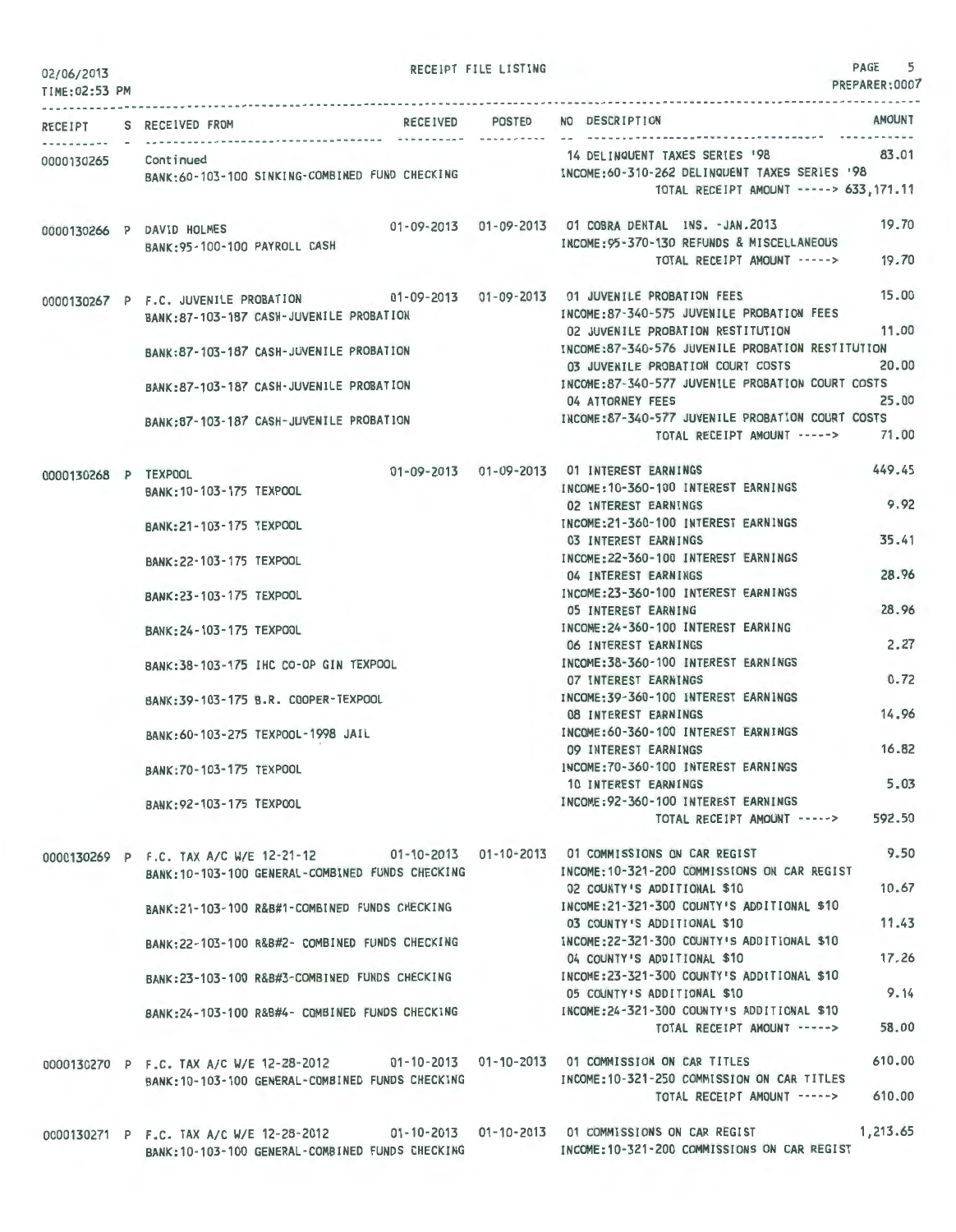|  | 02/06/2013 |  |  |  |  |               |  |
|--|------------|--|--|--|--|---------------|--|
|  |            |  |  |  |  | TIME:02:53 PM |  |
|  |            |  |  |  |  |               |  |

RECEIPT FILE LISTING **PAGE** 6

PREPARER:0007

|            | RECEIPT S RECEIVED FROM                                                                                                                         | RECEIVED POSTED | NO DESCRIPTION                                                                                                                                                        | <b>AMOUNT</b>        |
|------------|-------------------------------------------------------------------------------------------------------------------------------------------------|-----------------|-----------------------------------------------------------------------------------------------------------------------------------------------------------------------|----------------------|
| 0000130271 | Continued<br>BANK: 10-103-100 GENERAL-COMBINED FUNDS CHECKING                                                                                   |                 | 02 SPECIAL COMMISSION<br>INCOME:10-321-200 COMMISSIONS ON CAR REGIST                                                                                                  | 1.50                 |
|            | BANK:21-103-100 R&B#1-COMBINED FUNDS CHECKING                                                                                                   |                 | 03 COUNTY'S ADDITIONAL \$10<br>INCOME:21-321-300 COUNTY'S ADDITIONAL \$10                                                                                             | 802.02               |
|            | BANK: 22-103-100 R&B#2- COMBINED FUNDS CHECKING                                                                                                 |                 | 04 COUNTY'S ADDITIONAL \$10<br>INCOME: 22-321-300 COUNTY'S ADDITIONAL \$10                                                                                            | 859.28               |
|            | BANK: 23-103-100 R&B#3-COMBINED FUNDS CHECKING                                                                                                  |                 | 05 COUNTY'S ADDITIONAL \$10<br>INCOME: 23-321-300 COUNTY'S ADDITIONAL \$10                                                                                            | 1,298.40             |
|            | BANK:24-103-100 R&B#4- COMBINED FUNDS CHECKING                                                                                                  |                 | 06 COUNTY'S ADDITIONAL \$10<br>INCOME:24-321-300 COUNTY'S ADDITIONAL \$10                                                                                             | 687.50               |
|            |                                                                                                                                                 |                 | TOTAL RECEIPT AMOUNT -----> 4.862.35                                                                                                                                  |                      |
|            | 0000130272 P F.C. TAX A/C W/E 12-28-2012 01-10-2013 01-10-2013 01 COMMISSIONS ON CAR REGIST<br>BANK: 10-103-100 GENERAL-COMBINED FUNDS CHECKING |                 | INCOME: 10-321-200 COMMISSIONS ON CAR REGIST                                                                                                                          | 1,90                 |
|            | BANK:21-103-100 R&B#1-COMBINED FUNDS CHECKING                                                                                                   |                 | 02 COUNTY'S ADDITIONAL \$10<br>INCOME: 21-321-300 COUNTY'S ADDITIONAL \$10                                                                                            | 2.13                 |
|            | BANK: 22-103-100 R&B#2- COMBINED FUNDS CHECKING                                                                                                 |                 | 03 COUNTY'S ADDITIONAL \$10<br>INCOME: 22-321-300 COUNTY'S ADDITIONAL \$10<br>04 COUNTY'S ADDITIONAL \$10                                                             | 2.29<br>3.45         |
|            | BANK:23-103-100 R&B#3-COMBINED FUNDS CHECKING                                                                                                   |                 | INCOME: 23-321-300 COUNTY'S ADDITIONAL \$10<br>05 COUNTY'S ADDITIONAL \$10                                                                                            | 1.83                 |
|            | BANK:24-103-100 R&B#4- COMBINED FUNDS CHECKING                                                                                                  |                 | INCOME:24-321-300 COUNTY'S ADDITIONAL \$10<br>TOTAL RECEIPT AMOUNT ----->                                                                                             | 11.60                |
|            | 0000130273 P F.C. TAX A/C -TPW-DEC.2012 01-10-2013 01-10-2013 01 TPW BOAT REG./TITLES<br>BANK:10-103-100 GENERAL-COMBINED FUNDS CHECKING        |                 | INCOME:10-321-400 TPW BOAT REG./TITLES                                                                                                                                | 135.09               |
|            |                                                                                                                                                 |                 | TOTAL RECEIPT AMOUNT ----->                                                                                                                                           | 135.09               |
|            | 0000130274 P F.C. TAX A/C W/E 1-4-2013 01-10-2013 01-10-2013 01 COMMISSION ON CAR TITLES<br>BANK: 10-103-100 GENERAL-COMBINED FUNDS CHECKING    |                 | INCOME: 10-321-250 COMMISSION ON CAR TITLES<br>TOTAL RECEIPT AMOUNT ----->                                                                                            | 685.00<br>685.00     |
|            | BANK:10-103-100 GENERAL-COMBINED FUNDS CHECKING                                                                                                 |                 | 0000130275 P F.C. TAX A/C W/E 1-4-2013 01-10-2013 01-10-2013 01 COMMISSIONS ON CAR REGIST<br>INCOME:10-321-200 COMMISSIONS ON CAR REGIST<br>02 LIMITED R & B          | 1,009.09<br>7,549.24 |
|            | BANK:21-103-100 R&B#1-COMBINED FUNDS CHECKING                                                                                                   |                 | INCOME:21-321-200 CAR REGISTRATION/SALES TAX<br>03 LIMITED R & B                                                                                                      | 8,088.23             |
|            | BANK: 22-103-100 R&B#2- COMBINED FUNDS CHECKING                                                                                                 |                 | INCOME:22-321-200 CAR REGISTRATION/SALES TAX<br>04 LIMITED R & B                                                                                                      | 12,221.59            |
|            | BANK:23-103-100 R&B#3-COMBINED FUNDS CHECKING                                                                                                   |                 | INCOME:23-321-200 CAR REGISTRATION/SALES TAX<br>05 LIMITED R & B                                                                                                      | 6,471.27             |
|            |                                                                                                                                                 |                 | BANK:24-103-100 R&B#4- COMBINED FUNDS CHECKING MANUS INCOME:24-321-200 CAR REGISTRATION/SALES TAX<br>06 COUNTY'S ADDITIONAL \$10                                      | 1,444.06             |
|            |                                                                                                                                                 |                 | BANK:21-103-100 R&B#1-COMBINED FUNDS CHECKING [NCOME:21-321-300 COUNTY'S ADDITIONAL \$10<br>07 COUNTY'S ADDITIONAL \$10                                               | 1,547.16             |
|            | BANK: 22-103-100 R&B#2- COMBINED FUNDS CHECKING                                                                                                 |                 | INCOME:22-321-300 COUNTY'S ADDITIONAL \$10<br>08 COUNTY'S ADDITIONAL \$10<br>BANK:23-103-100 R&B#3-COMBINED FUNDS CHECKING [NCOME:23-321-300 COUNTY'S ADDITIONAL \$10 | 2,337.82             |
|            | BANK: 24-103-100 R&B#4- COMBINED FUNDS CHECKING                                                                                                 |                 | 09 COUNTY'S ADDITIONAL \$10<br>INCOME:24-321-300 COUNTY'S ADDITIONAL \$10                                                                                             | 1,237.86             |
|            |                                                                                                                                                 |                 | TOTAL RECEIPT AMOUNT -----> 41,906.32                                                                                                                                 |                      |
|            | 0000130276 P HONEY GROVE ISD                                                                                                                    |                 | 01-10-2013  01-10-2013  01 ROCK & HAULING<br>BANK:23-103-100 R&B#3-COMBINED FUNDS CHECKING MANUSIC INCOME:23-370-145 REIMBURSEMENT OF MATERIALS                       | 1,089.54             |
|            |                                                                                                                                                 |                 | TOTAL RECEIPT AMOUNT -----> 1,089.54                                                                                                                                  |                      |
|            | 0000130277 P COMPTROLLER, STATE FISCAL 01-11-2013 01-11-2013 01 SALES TAX REVENUES<br>BANK: 10-103-100 GENERAL-COMBINED FUNDS CHECKING          |                 | INCOME:10-318-160 SALES TAX REVENUES                                                                                                                                  | 50,249.89            |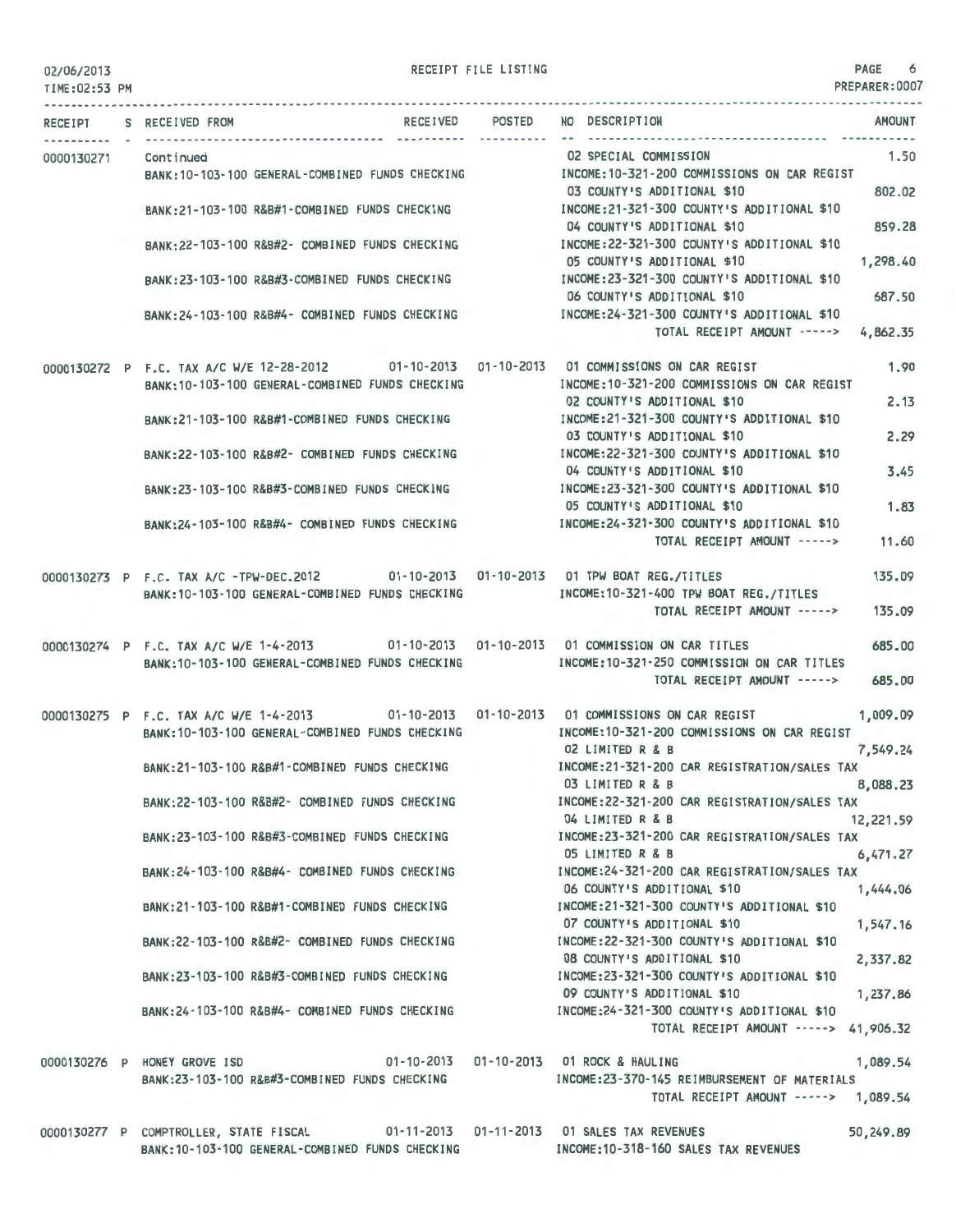| 02/06/2013<br>TIME: 02:53 PM |                                                                                                     | RECEIPT FILE LISTING |                                                                          | PAGE 7<br>PREPARER: 0007 |
|------------------------------|-----------------------------------------------------------------------------------------------------|----------------------|--------------------------------------------------------------------------|--------------------------|
|                              | RECEIPT S RECEIVED FROM                                                                             | RECEIVED POSTED      | NO DESCRIPTION                                                           | AMOUNT                   |
|                              |                                                                                                     |                      |                                                                          |                          |
| 0000130277                   | Continued                                                                                           |                      | 02 SALES TAX REVENUES                                                    | 2.562.32                 |
|                              | BANK:21-103-100 R&B#1-COMBINED FUNDS CHECKING MANUSIC INCOME:21-318-160 SALES TAX REVENUES          |                      |                                                                          |                          |
|                              |                                                                                                     |                      | 03 SALES TAX REVENUES                                                    | 2,741.80                 |
|                              | BANK:22-103-100 R&B#2- COMBINED FUNDS CHECKING                                                      |                      | INCOME:22-318-160 SALES TAX REVENUES<br>04 SALES TAX REVENUES            |                          |
|                              | BANK:23-103-100 R&B#3-COMBINED FUNDS CHECKING                                                       |                      | INCOME:23-318-160 SALES TAX REVENUES                                     | 4,140.56                 |
|                              |                                                                                                     |                      | <b>05 SALES TAX REVENUES</b>                                             | 2, 197. 16               |
|                              | BANK: 24-103-100 R&B#4- COMBINED FUNDS CHECKING                                                     |                      | INCOME: 24-318-160 SALES TAX REVENUES                                    |                          |
|                              |                                                                                                     |                      | TOTAL RECEIPT AMOUNT -----> 61,891.73                                    |                          |
|                              | 0000130278 P RANDY & KATHY MILLER 01-11-2013 01-11-2013 01 #107915 TRENTON SUBDIVISON               |                      |                                                                          |                          |
|                              | BANK:22-103-100 R&B#2- COMBINED FUNDS CHECKING                                                      |                      | INCOME: 22-370-150 TRENTON HIGH MEADOWS SUBDIVISION                      | 500,00                   |
|                              |                                                                                                     |                      | TOTAL RECEIPT AMOUNT ----->                                              | 500,00                   |
|                              |                                                                                                     |                      |                                                                          |                          |
|                              | 0000130279 P MARY BLOODSWORTH 01-11-2013 01-11-2013 01 PERSONEL USE OF COUNTY TRUCK.                |                      | INCOME: 95-370-130 REFUNDS & MISCELLANEOUS                               | 26.65                    |
|                              | BANK: 95-100-100 PAYROLL CASH                                                                       |                      | TOTAL RECEIPT AMOUNT ----->                                              | 26.65                    |
|                              |                                                                                                     |                      |                                                                          |                          |
|                              | 0000130280 P FANNIN COUNTY CSCD 01-14-2013 01-14-2013 01 BLOOD DRAWS                                |                      |                                                                          | 37.01                    |
|                              | BANK:36-103-136 D. A. FEE CASH ACCT.                                                                |                      | INCOME: 36-370-130 REFUNDS & MISCELLANEOUS                               |                          |
|                              |                                                                                                     |                      | TOTAL RECEIPT AMOUNT ----->                                              | 37.01                    |
|                              | 0000130281 P KEITH BROWN- ATTORNEY 01-14-2013 01-14-2013 01 SURETY BAIL BOND FEE                    |                      |                                                                          | 15.00                    |
|                              | BANK:13-103-113 SURETY BAIL BOND FEE                                                                |                      | INCOME:13-345-113 SURETY BAIL BOND FEE                                   |                          |
|                              |                                                                                                     |                      | TOTAL RECEIPT AMOUNT ----->                                              | 15.00                    |
|                              | 0000130282 P DOC'S BAIL BONDS 01-14-2013 01-14-2013 01 SURETY BAIL BOND FEE                         |                      |                                                                          | 270,00                   |
|                              | BANK: 13-103-113 SURETY BAIL BOND FEE                                                               |                      | INCOME: 13-345-113 SURETY BAIL BOND FEE                                  |                          |
|                              |                                                                                                     |                      | TOTAL RECEIPT AMOUNT ----->                                              | 270,00                   |
|                              | 0000130283 P FANNIN COUNTY BAIL BONDS 01-14-2013 01-14-2013 01 SURETY BAIL BOND FEE                 |                      |                                                                          | 255.00                   |
|                              | BANK: 13-103-113 SURETY BAIL BOND FEE                                                               |                      | INCOME: 13-345-113 SURETY BAIL BOND FEE                                  |                          |
|                              |                                                                                                     |                      | TOTAL RECEIPT AMOUNT ----->                                              | 255,00                   |
|                              |                                                                                                     |                      |                                                                          |                          |
|                              | 0000130284 P CARPENTER'S BAIL BONDS 01-14-2013 01-14-2013 01 SURETY BAIL BOND FEE                   |                      |                                                                          | 285.00                   |
|                              | BANK:13-103-113 SURETY BAIL BOND FEE MANUS INCOME:13-345-113 SURETY BAIL BOND FEE                   |                      |                                                                          |                          |
|                              |                                                                                                     |                      | TOTAL RECEIPT AMOUNT ----->                                              | 285,00                   |
|                              | 0000130285 P F.C. JUVENILE PROBATION 01-14-2013 01-14-2013 01 JUVENILE PROBATION FEES#2013          |                      |                                                                          | 10.00                    |
|                              | BANK:87-103-187 CASH-JUVENILE PROBATION                                                             |                      | INCOME:87-340-575 JUVENILE PROBATION FEES                                |                          |
|                              |                                                                                                     |                      | 02 JUVENILE PROBATION FEES#2035                                          | 10.00                    |
|                              | BANK:87-103-187 CASH-JUVENILE PROBATION                                                             |                      | INCOME:87-340-575 JUVENILE PROBATION FEES<br>TOTAL RECEIPT AMOUNT -----> | 20,00                    |
|                              |                                                                                                     |                      |                                                                          |                          |
|                              | 0000130286 P F.C. JUVENILE PROBATION 01-14-2013 01-14-2013 01 COUNSELING FEE # 1914                 |                      |                                                                          | 37.50                    |
|                              | BANK: 89-103-189 CASH-TJPC-A                                                                        |                      | INCOME:89-575-414 NON-RESIDENTIAL SERVICES                               |                          |
|                              |                                                                                                     |                      | TOTAL RECEIPT AMOUNT ----->                                              | 37.50                    |
|                              | 0000130287 P BOBBY HOWERY 01-15-2013 01-15-2013 01 CANDY MACHINE COMMISSION                         |                      |                                                                          | 97.32                    |
|                              | BANK:10-103-100 GENERAL-COMBINED FUNDS CHECKING METHODIC INCOME:10-370-509 CANDY MACHINE COMMISSION |                      |                                                                          |                          |
|                              |                                                                                                     |                      | TOTAL RECEIPT AMOUNT ----->                                              | 97.32                    |
|                              | 0000130288 P DISTRICT CLERK - DEC2012 01-15-2013 01-15-2013 01 COURT COSTS/ARREST FEES 4,217.54     |                      |                                                                          |                          |
|                              | BANK:10-103-100 GENERAL-COMBINED FUNDS CHECKING                                                     |                      | INCOME:10-318-130 COURT COSTS/ARREST FEES                                |                          |
|                              |                                                                                                     |                      | <b>02 ATTORNEYS &amp; DOCTORS</b>                                        | 25.00                    |
|                              | BANK:10-103-100 GENERAL-COMBINED FUNDS CHECKING NOOME:10-318-132 ATTORNEYS & DOCTORS                |                      |                                                                          |                          |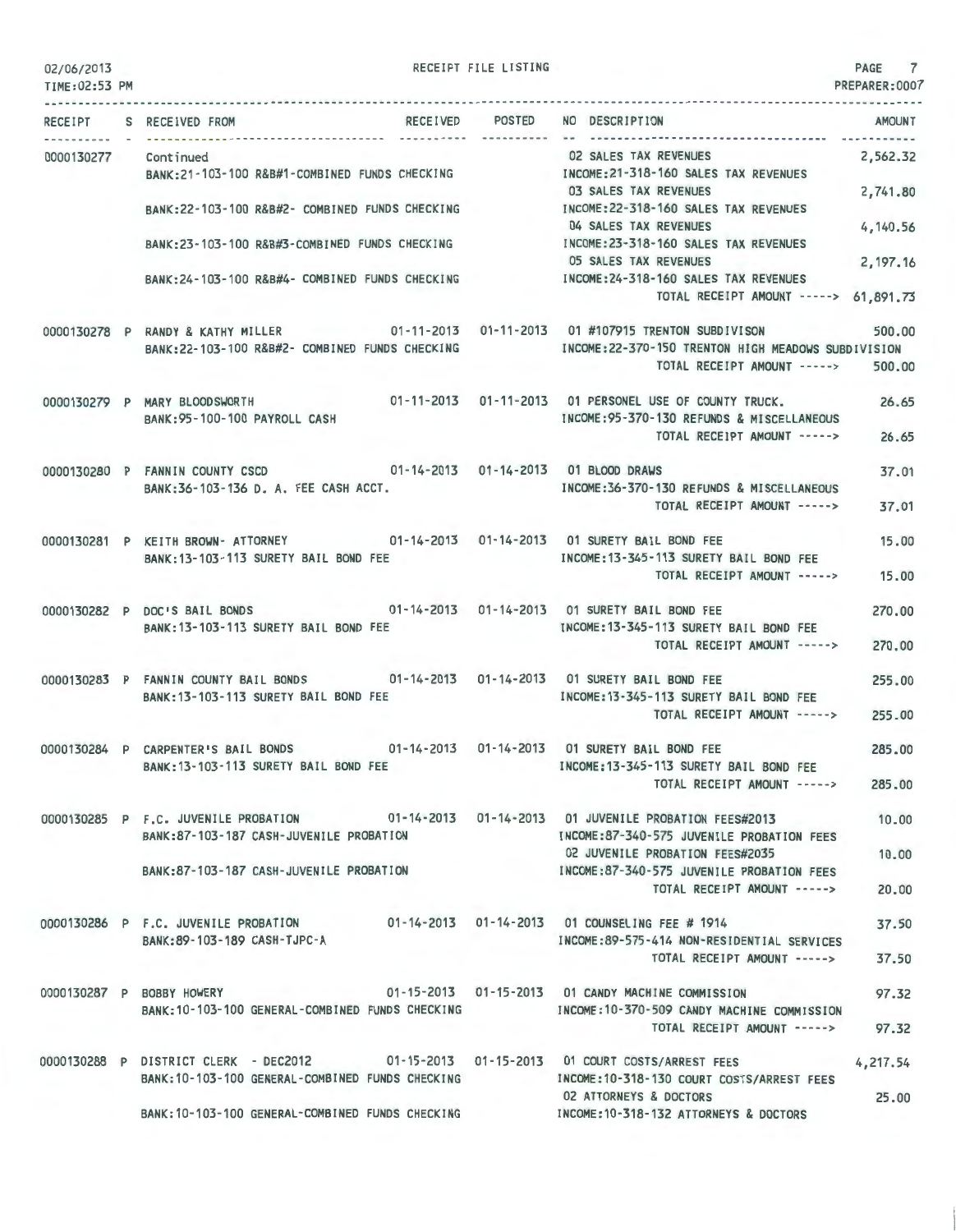#### TIME:02:53 PM

PREPARER:0007

|            | RECEIVED POSTED<br>RECEIPT S RECEIVED FROM                                              | NO DESCRIPTION<br><b>AMOUNT</b>                                                                      |  |  |
|------------|-----------------------------------------------------------------------------------------|------------------------------------------------------------------------------------------------------|--|--|
|            | Continued                                                                               | 03 FAMILY PROTECTION FEE<br>150.00                                                                   |  |  |
| 0000130288 | BANK:10-103-100 GENERAL-COMBINED FUNDS CHECKING MODE:10-340-135 FAMILY PROTECTION FEE   |                                                                                                      |  |  |
|            |                                                                                         | 04 DISTRICT CLERK FEES<br>6, 257.14                                                                  |  |  |
|            | BANK: 10-103-100 GENERAL-COMBINED FUNDS CHECKING                                        | INCOME: 10-340-450 DISTRICT CLERK FEES                                                               |  |  |
|            |                                                                                         | <b>05 SHERIFF FEES</b><br>1,203.66                                                                   |  |  |
|            | BANK: 10-103-100 GENERAL-COMBINED FUNDS CHECKING                                        | INCOME: 10-340-560 SHERIFF FEES                                                                      |  |  |
|            |                                                                                         | 06 D.C.6TH COURT OF APPEALS FEE<br>120,00                                                            |  |  |
|            | BANK: 10-103-100 GENERAL-COMBINED FUNDS CHECKING                                        | INCOME:10-340-600 D.C.6TH COURT OF APPEALS FEE                                                       |  |  |
|            |                                                                                         | 07 REFUNDS & MISCELLANEOUS<br>435.99                                                                 |  |  |
|            | BANK: 10-103-100 GENERAL-COMBINED FUNDS CHECKING                                        | INCOME:10-370-130 REFUNDS & MISCELLANEOUS                                                            |  |  |
|            |                                                                                         | 370.25<br>08 COURT REPORTER SERVICE FEE                                                              |  |  |
|            | BANK:10-103-100 GENERAL-COMBINED FUNDS CHECKING                                         | INCOME: 10-370-162 COURT REPORTER SERVICE FEE                                                        |  |  |
|            |                                                                                         | 09 ADM.OF COURT JUSTICE 10% SB 1417<br>62.43<br>INCOME: 10-370-163 ADM. OF COURT JUSTICE 10% SB 1417 |  |  |
|            | BANK: 10-103-100 GENERAL-COMBINED FUNDS CHECKING                                        | 10 TIME PAYMENT FEE 40% SB 1417<br>249.74                                                            |  |  |
|            | BANK:10-103-100 GENERAL-COMBINED FUNDS CHECKING                                         | INCOME:10-370-164 TIME PAYMENT FEE 40% SB 1417                                                       |  |  |
|            |                                                                                         | 11 JUDICIAL SUPP.FEE(60 CENTS)<br>16.63                                                              |  |  |
|            | BANK: 10-103-100 GENERAL-COMBINED FUNDS CHECKING                                        | INCOME: 10-370-166 JUDICIAL SUPP.FEE(60 CENTS)                                                       |  |  |
|            |                                                                                         | 12 JUROR REIMB.FEE<br>130.81                                                                         |  |  |
|            | BANK: 10-103-100 GENERAL-COMBINED FUNDS CHECKING                                        | INCOME: 10-370-167 JUROR REIMB.FEE                                                                   |  |  |
|            |                                                                                         | 170.00<br>13 DIST. CLK. PASSPORT PHOTO                                                               |  |  |
|            | BANK: 10-103-100 GENERAL-COMBINED FUNDS CHECKING                                        | INCOME:10-370-450 DIST. CLK. PASSPORT PHOTO                                                          |  |  |
|            |                                                                                         | 229.04<br><b>14 INTEREST EARNINGS</b>                                                                |  |  |
|            | BANK: 10-103-100 GENERAL-COMBINED FUNDS CHECKING                                        | INCOME: 10-360-100 INTEREST EARNINGS                                                                 |  |  |
|            |                                                                                         | 15 DISTRICT CLERK FEES<br>314.71                                                                     |  |  |
|            | BANK:11-103-100 C.H. SECURITY-COMBINED FUNDS CKING                                      | INCOME: 11-340-650 DISTRICT CLERK FEES                                                               |  |  |
|            |                                                                                         | $-202.01$<br>16 DIST.CLK.PRES.REC.FEE<br>INCOME: 19-370-136 DIST.CLK.PRES.REC.FEE                    |  |  |
|            | BANK:19-103-100 DIST.CLK.REC.MNGMT-COMB.FUNDS CKING                                     | 1,030.08<br>17 CO.OFFICE REC.MNGMT.FEE                                                               |  |  |
|            | BANK:20-103-100 CO.OFF.REC.MNGMT-COMB. FUNDS CKING                                      | INCOME:20-370-135 CO.OFFICE REC.MNGMT.FEE                                                            |  |  |
|            |                                                                                         | 135.00<br>18 DIST.COURT TECHNOLOGY FEE                                                               |  |  |
|            | BANK:34-103-100 DIST.COURT TECH.COMB.FUND CHECKING                                      | INCOME:34-370-450 DIST.COURT TECHNOLOGY FEE                                                          |  |  |
|            |                                                                                         | <b>19 DISTRICT CLERK FEES</b><br>840.00                                                              |  |  |
|            | BANK:35-103-100 LAW LIBRARY-COMBINED FUND CHECKING                                      | INCOME:35-340-450 DISTRICT CLERK FEES                                                                |  |  |
|            |                                                                                         | 20 DISTRICT CLERK FINES<br>1,365.91                                                                  |  |  |
|            | BANK: 21-103-100 R&B#1-COMBINED FUNDS CHECKING                                          | INCOME: 21-350-450 DISTRICT CLERK FINES                                                              |  |  |
|            |                                                                                         | 21 DISTRICT CLERK FINES<br>1,463.43                                                                  |  |  |
|            | BANK:22-103-100 R&B#2- COMBINED FUNDS CHECKING                                          | INCOME:22-350-450 DISTRICT CLERK FINES                                                               |  |  |
|            |                                                                                         | 22 DISTRICT CLERK FINES<br>2,211.30                                                                  |  |  |
|            | BANK:23-103-100 R&B#3-COMBINED FUNDS CHECKING                                           | INCOME: 23-350-450 DISTRICT CLERK FINES<br>1,170.88<br>23 DISTRICT CLERK FINES                       |  |  |
|            | BANK:24-103-100 R&B#4- COMBINED FUNDS CHECKING                                          | INCOME: 24-350-450 DISTRICT CLERK FINES                                                              |  |  |
|            |                                                                                         | 110.82<br>24 CO.& DIST.CT.TECHNOLOGY FEE                                                             |  |  |
|            | BANK:51-103-100 CO.& DIST.COURT TECHNOLOGY-COMB.FUN                                     | INCOME:51-370-440 CO.& DIST.CT. TECHNOLOGY FEE                                                       |  |  |
|            |                                                                                         | 262.16<br>25 COURT RECORDS PRESERVATION FEE                                                          |  |  |
|            | BANK:52-103-100 COURT RECORDS PRESERVATION-COMB.FUN                                     | INCOME:52-370-133 COURT RECORDS PRESERVATION FEE                                                     |  |  |
|            |                                                                                         | 26 DRUG COURT FEE<br>12.50                                                                           |  |  |
|            | BANK: 59-103-100 DRUG COURT-COMBINED FUNDS                                              | INCOME: 59-370-425 DRUG COURT FEE                                                                    |  |  |
|            |                                                                                         | TOTAL RECEIPT AMOUNT -----> 22,757.03                                                                |  |  |
|            |                                                                                         |                                                                                                      |  |  |
|            | 0000130289 P MEADE-NORMAN INSURANCE 01-15-2013 01-15-2013 01 BOND REFUND BRALEY BARNETT | 50.00                                                                                                |  |  |
|            | BANK: 10-103-100 GENERAL-COMBINED FUNDS CHECKING                                        | INCOME: 10-370-130 REFUNDS & MISCELLANEOUS<br>50.00<br>TOTAL RECEIPT AMOUNT ----->                   |  |  |
|            |                                                                                         |                                                                                                      |  |  |
|            | 0000130290 P PAUL LESTER RECYCLING                                                      | 01-15-2013  01-15-2013  01 SALE OF SCRAP METAL<br>333.65                                             |  |  |
|            | BANK: 23-103-100 R&B#3-COMBINED FUNDS CHECKING                                          | INCOME: 23-370-130 REFUNDS & MISCELLANEOUS                                                           |  |  |
|            |                                                                                         | TOTAL RECEIPT AMOUNT -----><br>333.65                                                                |  |  |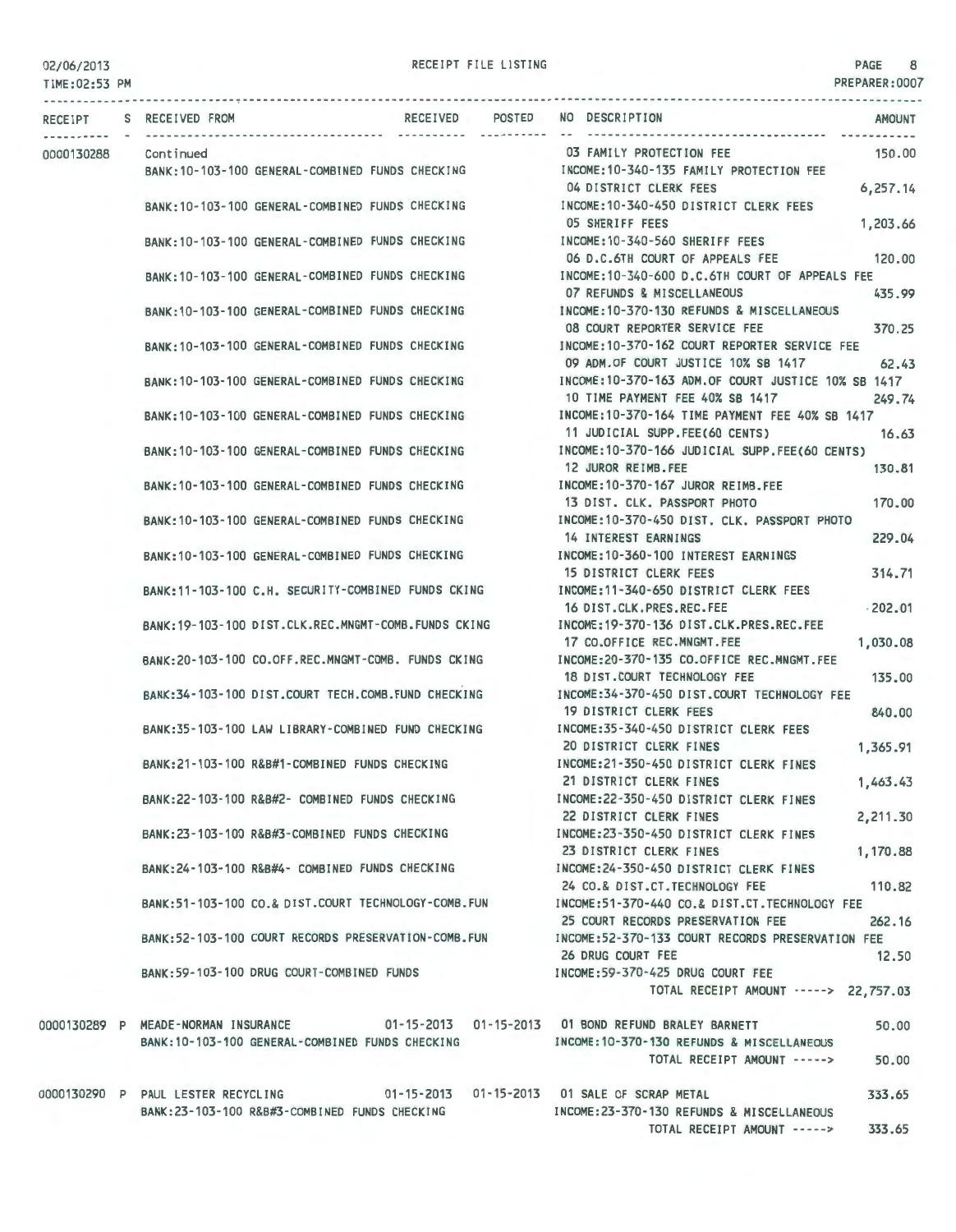| 02/06/2013<br>TIME:02:53 PM | RECEIPT FILE LISTING                                                                                                                 |                                                                                                  | 9<br>PAGE<br>PREPARER:0007 |
|-----------------------------|--------------------------------------------------------------------------------------------------------------------------------------|--------------------------------------------------------------------------------------------------|----------------------------|
|                             | RECEIPT S RECEIVED FROM                                                                                                              | RECEIVED POSTED NO DESCRIPTION                                                                   | AMOUNT                     |
|                             | ----------- -----------                                                                                                              |                                                                                                  |                            |
|                             | 01-15-2013  01-15-2013  01 STATZLER RENT FOR 2013<br>0000130291 P RICHARD SELLS<br>BANK: 92-103-100 STATZER-COMBINED FUNDS CHECKING  | INCOME: 92-370-100 RENT                                                                          | 560,00                     |
|                             |                                                                                                                                      | TOTAL RECEIPT AMOUNT ----->                                                                      | 560.00                     |
|                             | 0000130292 P F.C. APPRAISAL DISTRICT 01-16-2013 01-16-2013 01 G.F.A.B.P. CURRENT<br>BANK: 10-103-100 GENERAL-COMBINED FUNDS CHECKING | INCOME: 10-310-110 CURRENT TAXES                                                                 | 74.10                      |
|                             | BANK:10-103-100 GENERAL-COMBINED FUNDS CHECKING                                                                                      | <b>02 CURRENT TAXES</b><br>INCOME: 10-310-110 CURRENT TAXES                                      | 496, 326. 38               |
|                             | BANK:21-103-100 R&B#1-COMBINED FUNDS CHECKING                                                                                        | <b>03 CURRENT TAXES</b><br>INCOME: 21-310-110 CURRENT TAXES                                      | 25,286.70                  |
|                             |                                                                                                                                      | 04 CURRENT TAXES<br>INCOME: 22-310-110 CURRENT TAXES                                             | 27,092.07                  |
|                             | RANK: 22-103-100 R&B#2- COMBINED FUNDS CHECKING                                                                                      | <b>05 CURRENT TAXES</b>                                                                          | 40,937.09                  |
|                             | BANK:23-103-100 R&B#3-COMBINED FUNDS CHECKING                                                                                        | INCOME: 23-310-110 CURRENT TAXES<br>06 CURRENT TAXES                                             | 21,675.96                  |
|                             | BANK: 24-103-100 R&B#4- COMBINED FUNDS CHECKING                                                                                      | INCOME: 24-310-110 CURRENT TAXES                                                                 |                            |
|                             | BANK:60-103-100 SINKING-COMBINED FUND CHECKING                                                                                       | 07 CURRENT TAXES SERIES '98<br>INCOME:60-310-260 CURRENT TAXES SERIES '98                        | 11,268.83                  |
|                             | BANK: 10-103-100 GENERAL-COMBINED FUNDS CHECKING                                                                                     | 08 G.F.A.B.P. DELQ.<br>INCOME: 10-310-120 DELINQUENT TAXES                                       | 5.47                       |
|                             |                                                                                                                                      | 09 DELINQUENT TAXES<br>INCOME: 10-310-120 DELINQUENT TAXES                                       | 5,513.96                   |
|                             | BANK: 10-103-100 GENERAL-COMBINED FUNDS CHECKING                                                                                     | 10 DELINQUENT TAXES                                                                              | 280.92                     |
|                             | BANK:21-103-100 R&B#1-COMBINED FUNDS CHECKING                                                                                        | INCOME:21-310-120 DELINQUENT TAXES<br>11 DELINQUENT TAXES                                        | 300.98                     |
|                             | BANK:22-103-100 R&B#2- COMBINED FUNDS CHECKING                                                                                       | INCOME: 22-310-120 DELINQUENT TAXES<br>12 DELINQUENT TAXES                                       | 454.80                     |
|                             | BANK:23-103-100 R&B#3-COMBINED FUNDS CHECKING                                                                                        | INCOME:23-310-120 DELINQUENT TAXES                                                               |                            |
|                             | BANK: 24-103-100 R&B#4- COMBINED FUNDS CHECKING                                                                                      | 13 DELINQUENT TAXES<br>INCOME:24-310-120 DELINQUENT TAXES                                        | 240.81                     |
|                             | BANK:60-103-100 SINKING-COMBINED FUND CHECKING NORTH INCOME:60-310-262 DELINQUENT TAXES SERIES '98                                   | 14 DELINQUENT TAXES SERIES '98                                                                   | 125.19                     |
|                             |                                                                                                                                      | TOTAL RECEIPT AMOUNT -----> 629,583.26                                                           |                            |
|                             | 0000130293 P DR. LIGHT T. CUMMINS 01-16-2013 01-16-2013 01 RESTORATION DONATIONS                                                     |                                                                                                  | 250.00                     |
|                             | BANK:58-103-100 STATUE RESTORATION COMBINED FUNDS C                                                                                  | INCOME: 58-370-131 RESTORATION DONATIONS<br>TOTAL RECEIPT AMOUNT ----->                          | 250,00                     |
|                             | 0000130294 P COMPTROLLER, STATE FISCAL 01-18-2013 01-18-2013 01 TAX ON MIXED DRINKS                                                  |                                                                                                  |                            |
|                             | BANK:10-103-100 GENERAL-COMBINED FUNDS CHECKING [NCOME:10-318-140 TAX ON MIXED DRINKS                                                |                                                                                                  | 3,053.96                   |
|                             |                                                                                                                                      | TOTAL RECEIPT AMOUNT -----> 3,053.96                                                             |                            |
| 0000130295 P AFLAC          |                                                                                                                                      | 01-18-2013  01-18-2013  01 REFUND-MARY BLOODSWORTH<br>INCOME: 95-370-130 REFUNDS & MISCELLANEOUS | 82.24                      |
|                             | BANK: 95-100-100 PAYROLL CASH                                                                                                        | TOTAL RECEIPT AMOUNT ----->                                                                      | 82.24                      |
|                             | 0000130296 P F.C. APPRAISAL DISTRICT 01-22-2013 01-22-2013 01 G.F.A.B.P. TAXES<br>BANK: 10-103-100 GENERAL-COMBINED FUNDS CHECKING   | INCOME:10-310-110 CURRENT TAXES                                                                  | 886.50                     |
|                             |                                                                                                                                      | <b>02 TAX CERTIFICATES</b>                                                                       | 119.97                     |
|                             | BANK: 10-103-100 GENERAL-COMBINED FUNDS CHECKING                                                                                     | INCOME: 10-321-901 TAX CERTIFICATES<br><b>03 CURRENT TAXES</b>                                   | 395,767.53                 |
|                             | BANK: 10-103-100 GENERAL-COMBINED FUNDS CHECKING                                                                                     | INCOME:10-310-110 CURRENT TAXES<br>04 CURRENT TAXES                                              | 20, 163.46                 |
|                             | BANK:21-103-100 R&B#1-COMBINED FUNDS CHECKING                                                                                        | INCOME:21-310-110 CURRENT TAXES<br><b>05 CURRENT TAXES</b>                                       |                            |
|                             | BANK:22-103-100 R&B#2- COMBINED FUNDS CHECKING                                                                                       | INCOME: 22-310-110 CURRENT TAXES                                                                 | 21,603.05                  |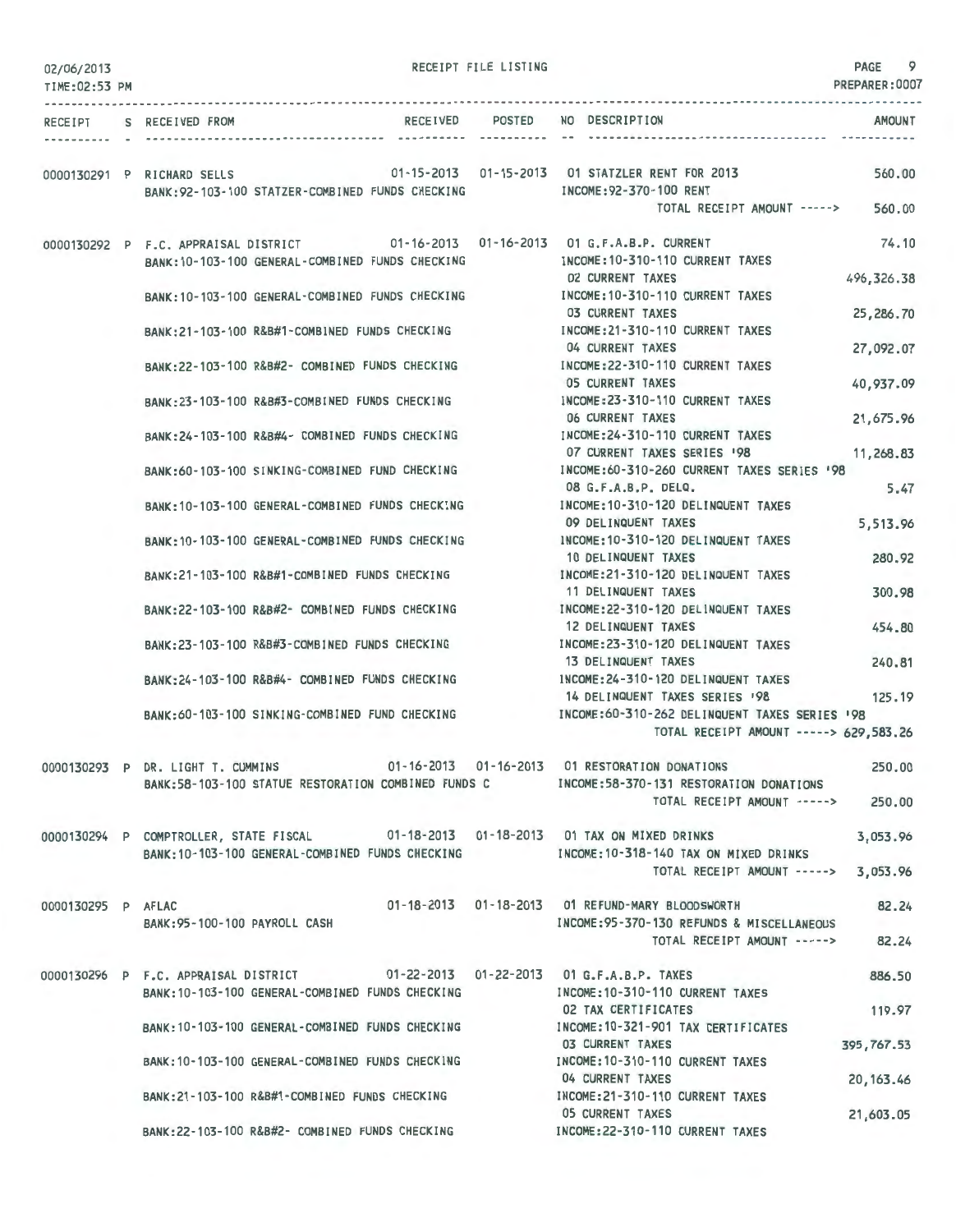| 02/06/2013 |  |  |  |
|------------|--|--|--|
|            |  |  |  |

RECEIPT FILE LISTING **PAGE 10** 

| TIME:02:53 PM        |                                                                                                                                                                            |                 | PREPARER: 0007                                                                                       |
|----------------------|----------------------------------------------------------------------------------------------------------------------------------------------------------------------------|-----------------|------------------------------------------------------------------------------------------------------|
|                      | RECEIPT S RECEIVED FROM                                                                                                                                                    | RECEIVED POSTED | NO DESCRIPTION<br><b>AMOUNT</b><br>-------------------------------------                             |
| 0000130296           | Continued<br>BANK: 23-103-100 R&B#3-COMBINED FUNDS CHECKING                                                                                                                |                 | 06 CURRENT TAXES<br>32,642.98<br>INCOME: 23-310-110 CURRENT TAXES                                    |
|                      | BANK: 24-103-100 R&B#4- COMBINED FUNDS CHECKING                                                                                                                            |                 | 07 CURRENT TAXES<br>17,284,27<br>INCOME: 24-310-110 CURRENT TAXES                                    |
|                      |                                                                                                                                                                            |                 | 08 CURRENT TAXES SERIES '98<br>8,985.69<br>INCOME:60-310-260 CURRENT TAXES SERIES '98                |
|                      | BANK:60-103-100 SINKING-COMBINED FUND CHECKING                                                                                                                             |                 | 09 DELINQUENT TAXES<br>5,064.57<br>INCOME: 10-310-120 DELINQUENT TAXES                               |
|                      | BANK: 10-103-100 GENERAL-COMBINED FUNDS CHECKING                                                                                                                           |                 | 10 DELINQUENT TAXES<br>266.28                                                                        |
|                      | BANK: 21-103-100 R&B#1-COMBINED FUNDS CHECKING                                                                                                                             |                 | INCOME: 21-310-120 DELINQUENT TAXES<br>11 DELINQUENT TAXES<br>285.29                                 |
|                      | BANK: 22-103-100 R&B#2- COMBINED FUNDS CHECKING                                                                                                                            |                 | INCOME: 22-310-120 DELINQUENT TAXES<br>12 DELINQUENT TAXES<br>431.08                                 |
|                      | BANK:23-103-100 R&B#3-COMBINED FUNDS CHECKING                                                                                                                              |                 | INCOME: 23-310-120 DELINQUENT TAXES<br>13 DELINQUENT TAXES<br>228.26                                 |
|                      | BANK: 24-103-100 R&B#4- COMBINED FUNDS CHECKING                                                                                                                            |                 | INCOME: 24-310-120 DELINQUENT TAXES<br>14 DELINQUENT TAXES SERIES '98<br>100.34                      |
|                      | BANK:60-103-100 SINKING-COMBINED FUND CHECKING                                                                                                                             |                 | INCOME:60-310-262 DELINQUENT TAXES SERIES '98<br>TOTAL RECEIPT AMOUNT -----> 503,829.27              |
| 0000130297 P US bank |                                                                                                                                                                            |                 | 01-22-2013  01-22-2013  01 Nov.2012 inmate per diem payment<br>29,000,00                             |
|                      | BANK: 10-103-100 GENERAL-COMBINED FUNDS CHECKING                                                                                                                           |                 | INCOME:10-319-553 INMATE PER DIEM PAYMENT<br>TOTAL RECEIPT AMOUNT -----> 29,000.00                   |
|                      | 0000130298 P THE AMERICAN BOTTLING CO. 01-22-2013 01-22-2013 01 DR. PEPPER COMMISSION                                                                                      |                 | 68.00                                                                                                |
|                      | BANK: 10-103-100 GENERAL-COMBINED FUNDS CHECKING                                                                                                                           |                 | INCOME:10-370-510 DR. PEPPER COMMISSION<br>68.00<br>TOTAL RECEIPT AMOUNT ----->                      |
|                      | 0000130299 P COCA COLA REFRESHMENTS<br>BANK: 10-103-100 GENERAL-COMBINED FUNDS CHECKING                                                                                    |                 | 01-22-2013  01-22-2013  01 COCA-COLA COMMISSIONS<br>50.28<br>INCOME:10-370-565 COCA-COLA COMMISSIONS |
|                      |                                                                                                                                                                            |                 | TOTAL RECEIPT AMOUNT -----><br>50.28                                                                 |
|                      | 0000130300 P F.C. JUVENILE PROBATION 01-22-2013 01-22-2013 01 # 1988 COUNSELING FEES<br>BANK:89-103-189 CASH-TJPC-A                                                        |                 | 8.00<br>INCOME:89-575-414 NON-RESIDENTIAL SERVICES                                                   |
|                      | BANK: 89-103-189 CASH-TJPC-A                                                                                                                                               |                 | 02 # 1988 COUNSELING FEES<br>7,00                                                                    |
|                      |                                                                                                                                                                            |                 | INCOME:89-575-414 NON-RESIDENTIAL SERVICES<br>TOTAL RECEIPT AMOUNT -----><br>15.00                   |
|                      | 0000130301 P F.C. JUVENILE PROBATION 01-22-2013 01-22-2013 01 #2011 deferred prosecution fees                                                                              |                 | 14.00                                                                                                |
|                      | BANK:87-103-187 CASH-JUVENILE PROBATION                                                                                                                                    |                 | INCOME:87-340-575 JUVENILE PROBATION FEES<br>TOTAL RECEIPT AMOUNT -----> 14.00                       |
|                      | 0000130302 P DAVID D. DOAN<br>BANK:21-103-100 R&B#1-COMBINED FUNDS CHECKING                                                                                                |                 | 01-22-2013  01-22-2013  01 CULVERT<br>279.12<br>INCOME:21-370-145 REIMBURSEMENT OF MATERIALS         |
|                      |                                                                                                                                                                            |                 | 279.12<br>TOTAL RECEIPT AMOUNT ----->                                                                |
|                      | 0000130303 P VERIZON WIRELESS 01-22-2013 01-22-2013 01 RENT- VERIZON TOWER<br>BANK:10-103-100 GENERAL-COMBINED FUNDS CHECKING METALLINICOME:10-370-115 RENT- VERIZON TOWER |                 | 925.75                                                                                               |
|                      |                                                                                                                                                                            |                 | 925.75<br>TOTAL RECEIPT AMOUNT ----->                                                                |
|                      | 0000130304 P BONHAM POLICE DEPARTMENT 01-22-2013 01-22-2013 01 CASE#12-24370 &12-24477                                                                                     |                 | 106.59                                                                                               |
|                      | BANK:36-103-236 D.A. FEE SEIZURE FUND                                                                                                                                      |                 | INCOME:36-352-300 D.A. SEIZURE FUND<br>TOTAL RECEIPT AMOUNT -----> 106.59                            |
|                      | 0000130305 P F.C. CASH BOND ACCOUNT 01-22-2013 01-22-2013 01 CAUSE # CV-12-40902<br>BANK: 10-103-100 GENERAL-COMBINED FUNDS CHECKING                                       |                 | 1,500.00<br>INCOME:10-352-201 BOND FORFEITURES                                                       |
|                      |                                                                                                                                                                            |                 | TOTAL RECEIPT AMOUNT -----> 1,500.00                                                                 |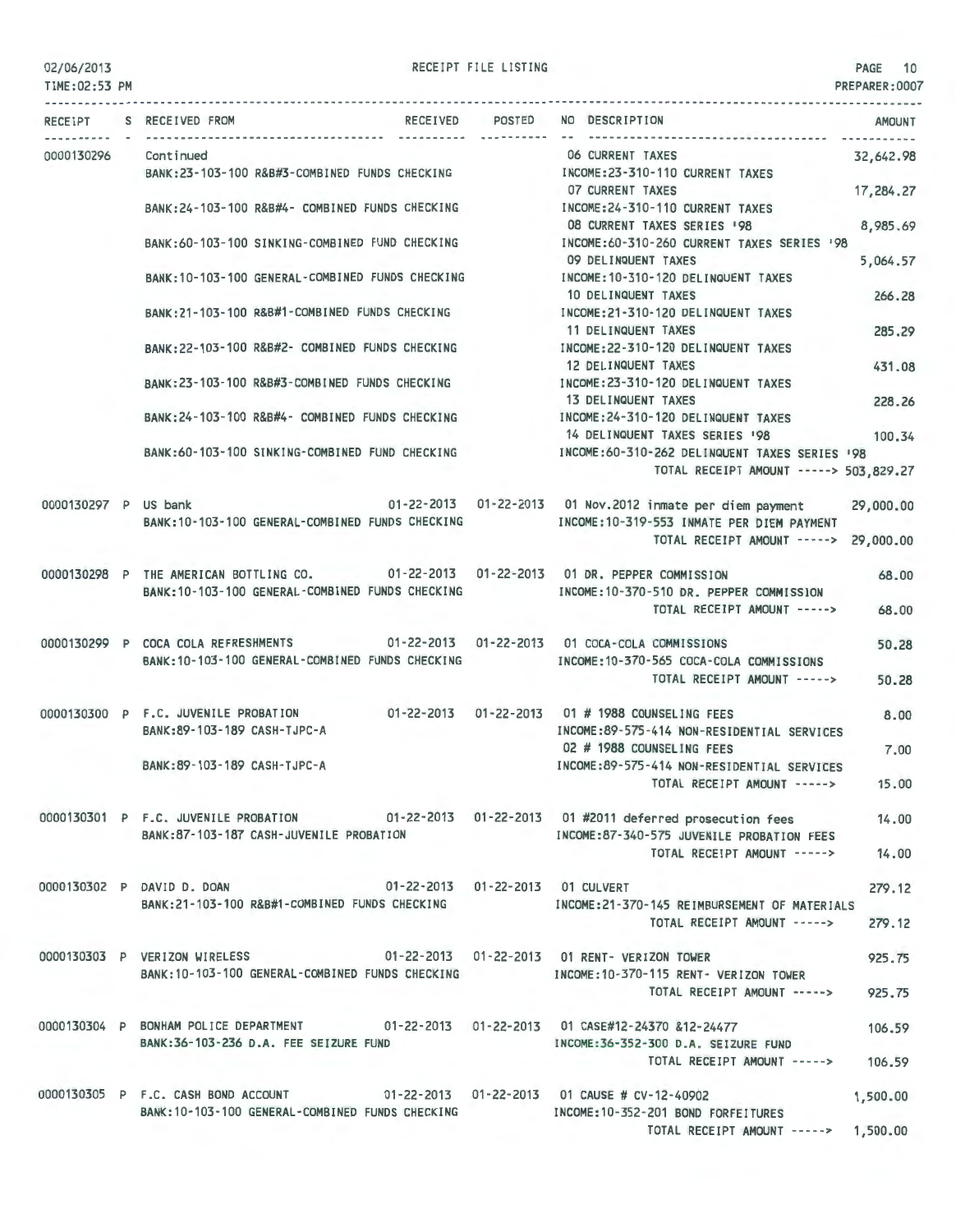| 02/06/2013    |                                                                                                                                                 | RECEIPT FILE LISTING |                                                                            | PAGE 11        |
|---------------|-------------------------------------------------------------------------------------------------------------------------------------------------|----------------------|----------------------------------------------------------------------------|----------------|
| TIME:02:53 PM |                                                                                                                                                 |                      |                                                                            | PREPARER: 0007 |
|               | RECEIVED POSTED<br>RECEIPT S RECEIVED FROM                                                                                                      |                      | NO DESCRIPTION                                                             | AMOUNT         |
|               |                                                                                                                                                 |                      | ------------------------------ ---                                         |                |
|               | 0000130306 P F.C. TAX A/C TABC DECEMBER -12 01-23-2013 01-23-2013 01 ALCOHLIC BEVERAGE LICENSE                                                  |                      |                                                                            | 66.00          |
|               | BANK: 10-103-100 GENERAL-COMBINED FUNDS CHECKING                                                                                                |                      | INCOME:10-320-200 ALCOHLIC BEVERAGE LICENSE<br>TOTAL RECEIPT AMOUNT -----> | 66.00          |
|               |                                                                                                                                                 |                      |                                                                            |                |
|               | 0000130307 P F.C. TAX A/C - 2012 VIT PAYMENTS 01-23-2013 01-23-2013 01 VIT OVERPAYMENTS 2012<br>BANK:10-103-100 GENERAL-COMBINED FUNDS CHECKING |                      | INCOME: 10-310-110 CURRENT TAXES                                           | 2,959.70       |
|               |                                                                                                                                                 |                      | 02 VIT OVERPAYMENTS 2012                                                   | 146.47         |
|               | BANK:21-103-100 R&B#1-COMBINED FUNDS CHECKING                                                                                                   |                      | INCOME: 21-310-110 CURRENT TAXES<br>03 VIT OVERPAYMENTS 2012               | 156,92         |
|               | BANK: 22-103-100 R&B#2- COMBINED FUNDS CHECKING                                                                                                 |                      | INCOME: 22-310-110 CURRENT TAXES                                           |                |
|               |                                                                                                                                                 |                      | 04 VIT OVERPAYMENTS 2012                                                   | 237.12         |
|               | BANK:23-103-100 R&B#3-COMBINED FUNDS CHECKING                                                                                                   |                      | INCOME:23-310-110 CURRENT TAXES<br>05 VIT OVERPAYMENTS 2012                | 125.55         |
|               | BANK:24-103-100 R&B#4- COMBINED FUNDS CHECKING                                                                                                  |                      | INCOME: 24-310-110 CURRENT TAXES                                           |                |
|               | BANK:60-103-100 SINKING-COMBINED FUND CHECKING                                                                                                  |                      | 06 VIT OVERPAYMENTS 2012<br>INCOME:60-310-260 CURRENT TAXES SERIES '98     | 73.94          |
|               |                                                                                                                                                 |                      | TOTAL RECEIPT AMOUNT -----> 3,699.70                                       |                |
|               | 0000130308 P F.C. TAX A/C W/E 1-11-2013 01-23-2013 01-23-2013 01 COMMISSIONS ON CAR REGIST                                                      |                      |                                                                            | 1,094.05       |
|               | BANK: 10-103-100 GENERAL-COMBINED FUNDS CHECKING                                                                                                |                      | INCOME:10-321-200 COMMISSIONS ON CAR REGIST                                |                |
|               | BANK:21-103-100 R&B#1-COMBINED FUNDS CHECKING                                                                                                   |                      | 02 COUNTY'S ADDITIONAL \$10<br>INCOME:21-321-300 COUNTY'S ADDITIONAL \$10  | 1,143.30       |
|               |                                                                                                                                                 |                      | 03 COUNTY'S ADDITIONAL \$10<br>INCOME:22-321-300 COUNTY'S ADDITIONAL \$10  | 1,224.93       |
|               | BANK: 22-103-100 R&B#2- COMBINED FUNDS CHECKING                                                                                                 |                      | 04 COUNTY'S ADDITIONAL \$10                                                | 1,850.92       |
|               | BANK:23-103-100 R&B#3-COMBINED FUNDS CHECKING                                                                                                   |                      | INCOME:23-321-300 COUNTY'S ADDITIONAL \$10<br>05 COUNTY'S ADDITIONAL \$10  | 980.05         |
|               | BANK: 24-103-100 R&B#4- COMBINED FUNDS CHECKING                                                                                                 |                      | INCOME: 24-321-300 COUNTY'S ADDITIONAL \$10                                |                |
|               | BANK: 21-103-100 R&B#1-COMBINED FUNDS CHECKING                                                                                                  |                      | 06 LIMITED R & B<br>INCOME: 21-321-200 CAR REGISTRATION/SALES TAX          | 6,267.38       |
|               |                                                                                                                                                 |                      | 07 LIMITED R & B                                                           | 6,714.85       |
|               | BANK:22-103-100 R&B#2- COMBINED FUNDS CHECKING                                                                                                  |                      | INCOME:22-321-200 CAR REGISTRATION/SALES TAX<br>08 LIMITED R & B           | 10, 146.38     |
|               | BANK: 23-103-100 R&B#3-COMBINED FUNDS CHECKING                                                                                                  |                      | INCOME:23-321-200 CAR REGISTRATION/SALES TAX                               |                |
|               | BANK:24-103-100 R&B#4- COMBINED FUNDS CHECKING THE THOME:24-321-200 CAR REGISTRATION/SALES TAX                                                  |                      | 09 LIMITED R & B                                                           | 5,372,45       |
|               |                                                                                                                                                 |                      | TOTAL RECEIPT AMOUNT -----> 34,794.31                                      |                |
|               | 0000130309 P F.C. TAX A/C W/E 1-11-2013 01-23-2013 01-23-2013 01 COMMISSION ON CAR TITLES                                                       |                      |                                                                            | 760.00         |
|               | BANK: 10-103-100 GENERAL-COMBINED FUNDS CHECKING                                                                                                |                      | INCOME: 10-321-250 COMMISSION ON CAR TITLES                                |                |
|               |                                                                                                                                                 |                      | TOTAL RECEIPT AMOUNT ----->                                                | 760.00         |
|               | 0000130310 P F.C. TAX A/C W/E 1-18-2013 01-23-2013 01-23-2013 01 COMMISSIONS ON CAR REGIST                                                      |                      |                                                                            | 1,275.22       |
|               | BANK: 10-103-100 GENERAL-COMBINED FUNDS CHECKING                                                                                                |                      | INCOME:10-321-200 COMMISSIONS ON CAR REGIST<br>02 COUNTY'S ADDITIONAL \$10 | 904.40         |
|               | BANK:21-103-100 R&B#1-COMBINED FUNDS CHECKING                                                                                                   |                      | INCOME:21-321-300 COUNTY'S ADDITIONAL \$10                                 |                |
|               | BANK:22-103-100 R&B#2- COMBINED FUNDS CHECKING [INCOME:22-321-300 COUNTY'S ADDITIONAL \$10                                                      |                      | 03 COUNTY'S ADDITIONAL \$10                                                | 968.98         |
|               |                                                                                                                                                 |                      | 04 COUNTY'S ADDITIONAL \$10                                                | 1,464.16       |
|               | BANK: 23-103-100 R&B#3-COMBINED FUNDS CHECKING                                                                                                  |                      | INCOME:23-321-300 COUNTY'S ADDITIONAL \$10<br>05 COUNTY'S ADDITIONAL \$10  | 775.26         |
|               | BANK:24-103-100 R&B#4- COMBINED FUNDS CHECKING MORE INCOME:24-321-300 COUNTY'S ADDITIONAL \$10                                                  |                      |                                                                            |                |
|               | BANK:21-103-100 R&B#1-COMBINED FUNDS CHECKING                                                                                                   |                      | 06 LIMITED R & B<br>INCOME:21-321-200 CAR REGISTRATION/SALES TAX           | 4,934.06       |
|               |                                                                                                                                                 |                      | 07 LIMITED R & B                                                           | 5,286.33       |
|               | BANK:22-103-100 R&B#2- COMBINED FUNDS CHECKING                                                                                                  |                      | INCOME:22-321-200 CAR REGISTRATION/SALES TAX                               |                |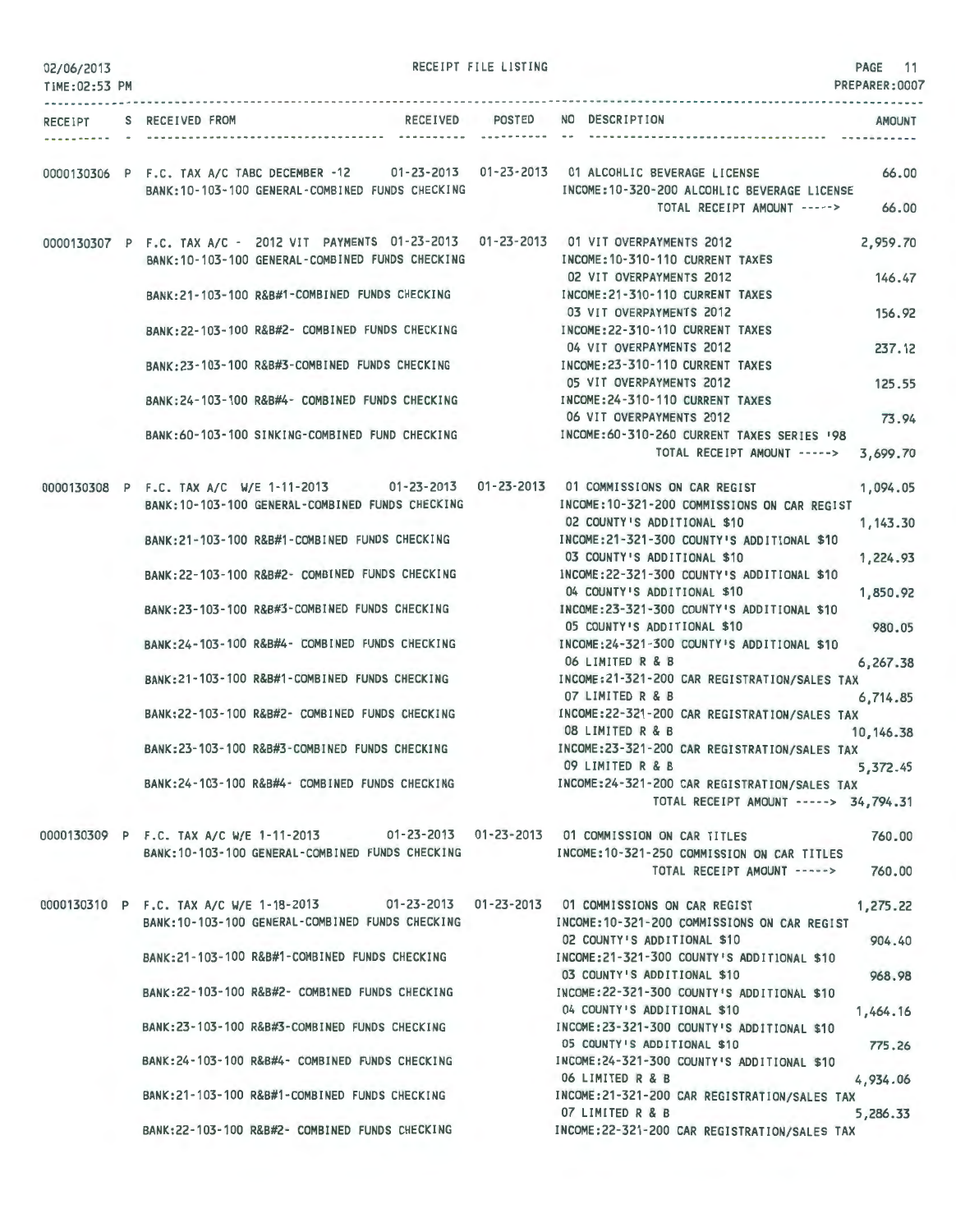| 02/06/2013<br>TIME: 02:53 PM | RECEIPT FILE LISTING                                                                                                                                |            |                                                                                                                                  | PAGE 12<br>PREPARER:0007 |
|------------------------------|-----------------------------------------------------------------------------------------------------------------------------------------------------|------------|----------------------------------------------------------------------------------------------------------------------------------|--------------------------|
|                              | RECEIPT S RECEIVED FROM                                                                                                                             | ---------- | RECEIVED POSTED NO DESCRIPTION                                                                                                   | <b>AMOUNT</b>            |
| 0000130310 Continued         | BANK:23-103-100 R&B#3-COMBINED FUNDS CHECKING THE TROOME:23-321-200 CAR REGISTRATION/SALES TAX                                                      |            | 08 LIMITED R & B<br>09 LIMITED R & B                                                                                             | 7,987.83<br>4,229.51     |
|                              | BANK:24-103-100 R&B#4- COMBINED FUNDS CHECKING [INCOME:24-321-200 CAR REGISTRATION/SALES TAX                                                        |            | TOTAL RECEIPT AMOUNT -----> 27,825.75                                                                                            |                          |
|                              | 0000130311 P JEAN DODSON<br>BANK:58-103-100 STATUE RESTORATION COMBINED FUNDS C                                                                     |            | 01-23-2013  01-23-2013  01 RESTORATION DONATIONS<br>INCOME:58-370-131 RESTORATION DONATIONS<br>TOTAL RECEIPT AMOUNT -----> 15.00 | 15,00                    |
|                              |                                                                                                                                                     |            |                                                                                                                                  |                          |
|                              | 0000130312 P J.P. #3 - DEC. 2012 REPORT 01-23-2013 01-23-2013 01 COURT COSTS/ARREST FEES<br>BANK: 10-103-100 GENERAL-COMBINED FUNDS CHECKING        |            | INCOME: 10-318-130 COURT COSTS/ARREST FEES<br>02 SHERIFF FEES                                                                    | 436.30<br>15.00          |
|                              | BANK: 10-103-100 GENERAL-COMBINED FUNDS CHECKING                                                                                                    |            | INCOME: 10-340-560 SHERIFF FEES                                                                                                  |                          |
|                              | BANK: 10-103-100 GENERAL-COMBINED FUNDS CHECKING                                                                                                    |            | 03 J. P. #3 FINES<br>INCOME: 10-350-457 J. P. #3 FINES                                                                           | 69.90                    |
|                              | BANK:10-103-100 GENERAL-COMBINED FUNDS CHECKING                                                                                                     |            | 04 JUDICIAL SUPP.FEE(60 CENTS)<br>INCOME:10-370-166 JUDICIAL SUPP.FEE(60 CENTS)                                                  | 3.00                     |
|                              | BANK: 10-103-100 GENERAL-COMBINED FUNDS CHECKING                                                                                                    |            | 05 JUROR REIMB.FEE<br>INCOME: 10-370-167 JUROR REIMB.FEE                                                                         | 16,00                    |
|                              | BANK: 10-103-100 GENERAL-COMBINED FUNDS CHECKING                                                                                                    |            | 06 J. P. #3 FEES<br>INCOME:10-340-457 J. P. #3 FEES                                                                              | 345.80                   |
|                              | BANK: 10-103-100 GENERAL-COMBINED FUNDS CHECKING                                                                                                    |            | 07 CONSTABLE FEES<br>INCOME:10-340-550 CONSTABLE FEES                                                                            | 80,00                    |
|                              |                                                                                                                                                     |            | 08 JUSTICE OF PEACE FEES                                                                                                         | 12,00                    |
|                              | BANK: 11-103-100 C.H. SECURITY-COMBINED FUNDS CKING                                                                                                 |            | INCOME:11-340-651 JUSTICE OF PEACE FEES<br>09 JUSTICE CT.BLDG.SEC.FEE                                                            | 4.00                     |
|                              | BANK:14-103-100 JUST.CT.BLDG.SEC.-COMB.FUNDS CKING                                                                                                  |            | INCOME: 14-370-168 JUSTICE CT.BLDG.SEC.FEE<br>10 J.P.#3 TECHNOLOGY FEES                                                          | 20,00                    |
|                              | BANK: 28-103-100 J.P.#3 JUST.CT. TECH-COMB. FUND CKING                                                                                              |            | INCOME:28-370-456 J.P.#3 TECHNOLOGY FEES<br>TOTAL RECEIPT AMOUNT ----->                                                          | 1,002.00                 |
|                              | 0000130313 P F.C. ENVIRONMENTAL DEVELOPMENT 01-23-2013 01-23-2013 01 SEWAGE PERMITS/INSPECTIONS<br>BANK: 10-103-100 GENERAL-COMBINED FUNDS CHECKING |            | INCOME:10-320-300 SEWAGE PERMITS/INSPECTIONS<br>TOTAL RECEIPT AMOUNT -----> 4,210.02                                             | 4,210.02                 |
|                              | 0000130314 P F.C. SURETY BAIL BOND FUND 01-25-2013 01-25-2013 01 COURT COSTS/ARREST FEES<br>BANK: 10-103-100 GENERAL-COMBINED FUNDS CHECKING        |            | INCOME:10-409-489 COURT COSTS/ARREST FEES                                                                                        | 2,011.50                 |
|                              | BANK:10-103-100 GENERAL-COMBINED FUNDS CHECKING INCOME:10-352-100 10% COMM.ON SURETY BAIL BOND FEE                                                  |            | 02 10% COMM.ON SURETY BAIL BOND FEE                                                                                              | 223.50                   |
|                              |                                                                                                                                                     |            | TOTAL RECEIPT AMOUNT $---2,235.00$                                                                                               |                          |
|                              | 0000130315 P OFFICE OF COURT ADMINISTRATION 01-25-2013 01-25-2013 01 INDIGENT DEFENSE GRANT<br>BANK: 10-103-100 GENERAL-COMBINED FUNDS CHECKING     |            | INCOME: 10-330-437 INDIGENT DEFENSE GRANT                                                                                        | 5,585.50                 |
|                              |                                                                                                                                                     |            | TOTAL RECEIPT AMOUNT ----->                                                                                                      | 5,585.50                 |
|                              | 0000130316 P F.C. JUVENILE PROBATION 01-28-2013 01-28-2013 01 RESIDENTIAL SERVICES# 2002<br>BANK:89-103-189 CASH-TJPC-A                             |            | INCOME:89-575-415 RESIDENTIAL SERVICES                                                                                           | 313.00                   |
|                              | BANK:87-103-187 CASH-JUVENILE PROBATION                                                                                                             |            | 02 JUVENILE PROBATION FEES#2002<br>INCOME:87-340-575 JUVENILE PROBATION FEES                                                     | 15.00                    |
|                              | BANK:87-103-187 CASH-JUVENILE PROBATION                                                                                                             |            | 03 JUVENILE PROBATION FEES#2037<br>INCOME:87-340-575 JUVENILE PROBATION FEES                                                     | 15.00                    |
|                              | BANK:87-103-187 CASH-JUVENILE PROBATION                                                                                                             |            | 04 JUVENILE PROBATION FEES#1919<br>INCOME:87-340-575 JUVENILE PROBATION FEES                                                     | 20,00                    |
|                              |                                                                                                                                                     |            | TOTAL RECEIPT AMOUNT ----->                                                                                                      | 363.00                   |
|                              | 0000130317 P GOVERNOR, FISCAL                                                                                                                       |            | 01-28-2013  01-28-2013  01 COMM.SERV.COORD/OFFICE MANAGER                                                                        | 8,814.57                 |

BANK:86·103·100 COMM.SERV.COORD.-COMB.FUNDS CHECK INCOME:86·330·575 COMM.SERV.COORD/OFFICE MANAGER TOTAL RECEIPT AMOUNT -----> 8,814.57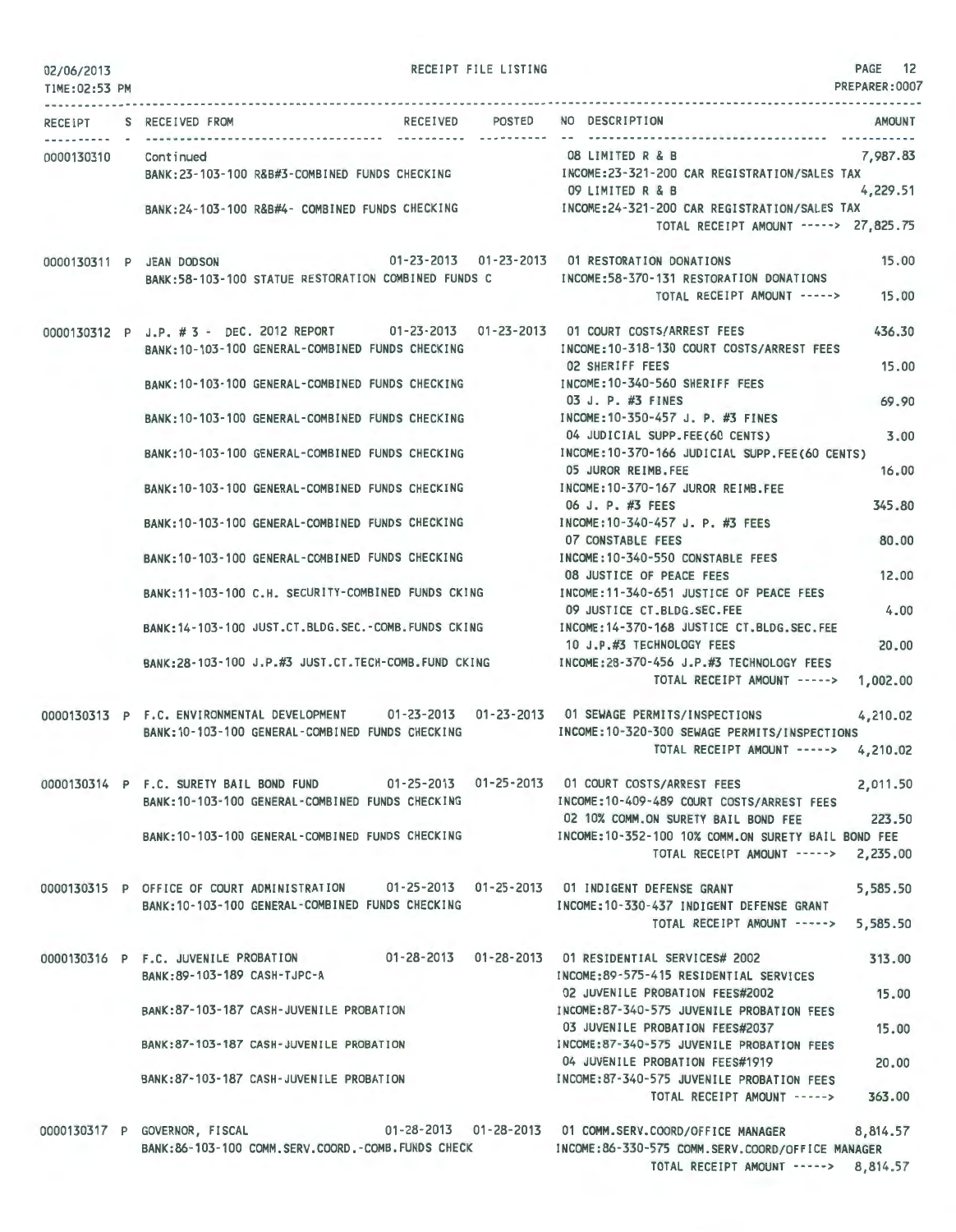| 02/06/2013<br>TIME:02:53 PM |                                                                                                                         | RECEIPT FILE LISTING |                                                                                                                                                                               | PAGE 13<br>PREPARER: 0007 |
|-----------------------------|-------------------------------------------------------------------------------------------------------------------------|----------------------|-------------------------------------------------------------------------------------------------------------------------------------------------------------------------------|---------------------------|
|                             | RECEIPT S RECEIVED FROM                                                                                                 |                      | RECEIVED POSTED NO DESCRIPTION                                                                                                                                                | <b>AMOUNT</b>             |
|                             | BANK: 10-103-100 GENERAL-COMBINED FUNDS CHECKING                                                                        |                      | 0000130318 P EASTLINE SALVAGE & RECYCLING 01-28-2013 01-28-2013 01 SALE OF SCRAP METAL& OLD JAIL<br>INCOME: 10-370-130 REFUNDS & MISCELLANEOUS<br>TOTAL RECEIPT AMOUNT -----> | 5,796.80<br>5,796.80      |
|                             | 0000130319 P JENNY CASH<br>BANK: 21-103-100 R&B#1-COMBINED FUNDS CHECKING                                               |                      | 01-28-2013    01-28-2013    01    2    - CULVERTS<br>INCOME:21-370-145 REIMBURSEMENT OF MATERIALS<br>TOTAL RECEIPT AMOUNT ----->                                              | 450.88<br>450.88          |
|                             | BANK: 10-103-100 GENERAL-COMBINED FUNDS CHECKING                                                                        |                      | 0000130320 P J.P. # 2 -DECEMBER 2012 REPORT 01-28-2013 01-28-2013 01 COURT COSTS/ARREST FEES<br>INCOME:10-318-130 COURT COSTS/ARREST FEES                                     | 1,048.13                  |
|                             | BANK: 10-103-100 GENERAL-COMBINED FUNDS CHECKING                                                                        |                      | <b>02 SHERIFF FEES</b><br>INCOME:10-340-560 SHERIFF FEES                                                                                                                      | 11.35                     |
|                             |                                                                                                                         |                      | 03 J. P. #2 FINES<br>BANK:10-103-100 GENERAL-COMBINED FUNDS CHECKING MODE:10-350-456 J. P. #2 FINES                                                                           | 50.00                     |
|                             |                                                                                                                         |                      | 04 JUDICIAL SUPP.FEE(60 CENTS)<br>BANK:10-103-100 GENERAL-COMBINED FUNDS CHECKING NORTH INCOME:10-370-166 JUDICIAL SUPP.FEE(60 CENTS)                                         | 7.67                      |
|                             | BANK: 10-103-100 GENERAL-COMBINED FUNDS CHECKING                                                                        |                      | 05 JUROR REIMB.FEE<br>INCOME:10-370-167 JUROR REIMB.FEE                                                                                                                       | 51,11                     |
|                             | BANK: 10-103-100 GENERAL-COMBINED FUNDS CHECKING                                                                        |                      | 06 J. P. #2 FEES<br>INCOME:10-340-456 J. P. #2 FEES                                                                                                                           | 259.80                    |
|                             | BANK:11-103-100 C.H. SECURITY-COMBINED FUNDS CKING                                                                      |                      | 07 JUSTICE OF PEACE FEES<br>INCOME:11-340-651 JUSTICE OF PEACE FEES                                                                                                           | 38.35                     |
|                             |                                                                                                                         |                      | 08 JUSTICE CT.BLDG.SEC.FEE                                                                                                                                                    | 12.78                     |
|                             | BANK:14-103-100 JUST.CT.BLDG.SEC.-COMB.FUNDS CKING                                                                      |                      | INCOME: 14-370-168 JUSTICE CT.BLDG.SEC.FEE<br>09 J.P.#2 TECHNOLOGY FEES                                                                                                       | 51.11                     |
|                             | BANK:27-103-100 J.P.#2 JUST.CT.TECH-COMB.FUND CKING                                                                     |                      | INCOME:27-370-456 J.P.#2 TECHNOLOGY FEES<br>10 J. P. #2 FINES                                                                                                                 | 68.10                     |
|                             | BANK:21-103-100 R&B#1-COMBINED FUNDS CHECKING                                                                           |                      | INCOME:21-350-456 J. P. #2 FINES<br>11 J. P. #2 FINES                                                                                                                         | 72.97                     |
|                             | BANK:22-103-100 R&B#2- COMBINED FUNDS CHECKING                                                                          |                      | INCOME:22-350-456 J. P. #2 FINES<br>12 J. P. #2 FINES                                                                                                                         | 110.25                    |
|                             | BANK:23-103-100 R&B#3-COMBINED FUNDS CHECKING                                                                           |                      | INCOME:23-350-456 J. P. #2 FINES<br>13 J. P. #2 FINES                                                                                                                         | 58.38                     |
|                             | BANK:24-103-100 R&B#4- COMBINED FUNDS CHECKING                                                                          |                      | INCOME:24-350-456 J. P. #2 FINES<br>TOTAL RECEIPT AMOUNT -----> 1,840.00                                                                                                      |                           |
|                             |                                                                                                                         |                      |                                                                                                                                                                               |                           |
|                             | 0000130321 P RONNIE RHUDY<br>BANK: 21-103-100 R&B#1-COMBINED FUNDS CHECKING                                             |                      | 01-28-2013  01-28-2013  01 CULVERTS<br>INCOME: 21-370-145 REIMBURSEMENT OF MATERIALS                                                                                          | 897.00                    |
|                             |                                                                                                                         |                      | TOTAL RECEIPT AMOUNT ----->                                                                                                                                                   | 897.00                    |
|                             | 0000130322 P JOHNNY BINGHAM<br>BANK: 21-103-100 R&B#1-COMBINED FUNDS CHECKING                                           |                      | 01-29-2013  01-29-2013  01 CULVERT & ROCK<br>INCOME:21-370-145 REIMBURSEMENT OF MATERIALS                                                                                     | 240.40                    |
|                             |                                                                                                                         |                      | TOTAL RECEIPT AMOUNT ----->                                                                                                                                                   | 240.40                    |
|                             | 0000130323 P TEXAS JUVENILE JUSTICE DEPT. 01-29-2013 01-29-2013 01 TJPC-C-13-074 GRANT<br>BANK: 89-103-991 CASH-GRANT C |                      | INCOME:89-330-913 TJPC-C-13-074 GRANT                                                                                                                                         | 1,308.00                  |
|                             | BANK: 89-103-189 CASH-TJPC-A                                                                                            |                      | 02 T.J.P.C. A-13-074 GRANT<br>INCOME:89-330-901 T.J.P.C. A-13-074 GRANT<br>TOTAL RECEIPT AMOUNT -----> 20,962.00                                                              | 19,654.00                 |
|                             | 0000130324 P F.C. APPRAISAL DISTRICT<br>BANK: 10-103-100 GENERAL-COMBINED FUNDS CHECKING                                |                      | 01-30-2013  01-30-2013  01 G.F.A.B.P. CURRENT TAXES<br>INCOME: 10-310-110 CURRENT TAXES                                                                                       | 1,244.06                  |
|                             | BANK: 10-103-100 GENERAL-COMBINED FUNDS CHECKING                                                                        |                      | 02 TAX CERTIFICATES<br>INCOME: 10-321-901 TAX CERTIFICATES                                                                                                                    | 416.63                    |
|                             | BANK: 10-103-100 GENERAL-COMBINED FUNDS CHECKING                                                                        |                      | <b>03 CURRENT TAXES</b><br>INCOME: 10-310-110 CURRENT TAXES                                                                                                                   | 697,807.00                |
|                             |                                                                                                                         |                      |                                                                                                                                                                               |                           |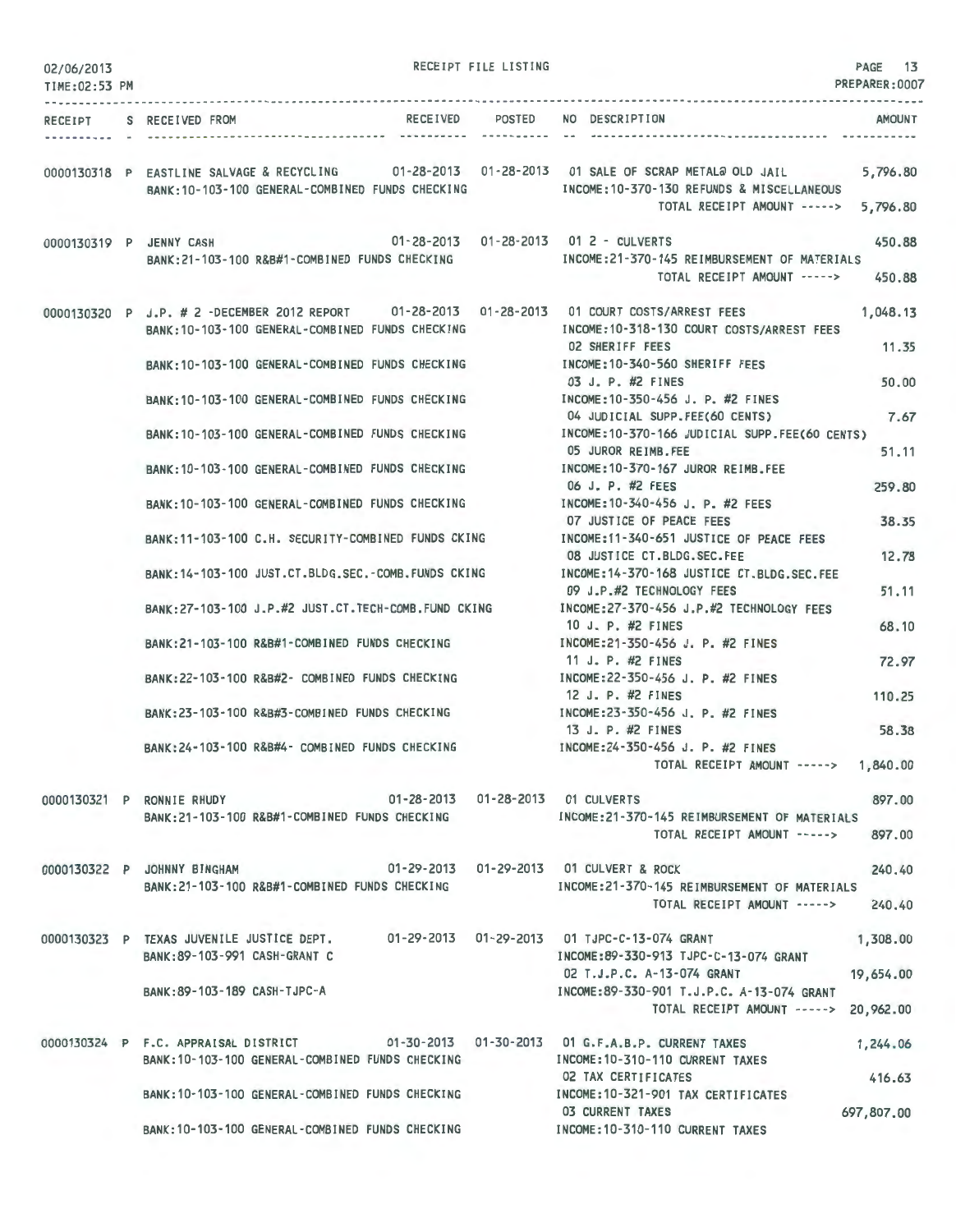RECEIPT FILE LISTING **PAGE 14** 

PREPARER:0007 TIME:02:53 PM RECEIPT S RECEIVED FROM RECEIVED POSTED NO DESCRIPTION AMOUNT 04 CURRENT TAXES 35,551.68 0000130324 Continued BANK:21-103-100 R&B#1-COMBINED FUNDS CHECKING INCOME:21-310-110 CURRENT TAXES 05 CURRENT TAXES 38,089.93 BANK:22-103·100 R&B#2- COMBINED FUNDS CHECKING INCOME:22-310-110 CURRENT TAXES 06 CURRENT TAXES 57,555.25 BANK:23 - 103-100 R&B#3-COMBINED FUNDS CHECK ING INCOME:23-310-110 CURRENT TAXES 07 CURRENT TAXES 30,475.18 BANK:24-103·100 R&B#4- COMBINED FUNDS CHECKING INCOME:24-310-110 CURRENT TAXES 08 CURRENT TAXES SERIES '98 15,843.33 BANK:60- 103-100 SINKING-COMBINED FUND CHECKING INCOME:60-310-260 CURRENT TAXES SERIES '98 09 DELINQUENT TAXES 5,666.03 BANK:10 - 103-100 GENERAL-COMBINED FUNDS CHECKING INCOME:10-310-120 DELINQUENT TAXES 10 DELINQUENT TAXES 288.67 BANK:21-103-100 R&B#1-COMBINED FUNDS CHECKING INCOME:21-310- 120 DELINQUENT TAXES 11 DELINQUENT TAXES 309.28 BANK:22- 103-100 R&B#2- COMBINED FUNDS CHECKING INCOME:22-310-120 DELINQUENT TAXES 12 DELINQUENT TAXES 467.34 BANK:23-103-100 R&B#3-COMBINED FUNDS CHECKING INCOME:23-310-120 DELINQUENT TAXES 13 DELINQUENT TAXES 247.45 BANK:24 - 103-100 R&B#4- COMBINED FUNDS CHECKING INCOME:24-310-120 DELINQUENT TAXES 14 DELINQUENT TAXES SERIES 198 128.64 BANK:60 - 103-100 SINKING-COMBINED FUND CHECKING INCOME: 60-310-262 DELINQUENT TAXES SERIES '98 TOTAL RECEIPT AMOUNT -----> 884,090.47 0000130325 P F.C. TAX A/C W/E 1-4-2013 01-31 -2013 01-31-2013 01 COMMISSIONS ON CAR REGIST 1.90 BANK:10 - 103-100 GENERAL-COMBINED FUNDS CHECKING INCOME:10-321-200 COMMI SSIONS ON CAR REGIST 02 COUNTY'S ADDITIONAL \$10 2.13 BANK:21 - 103-100 R&B#1-COMBINED FUNDS CHECKING INCOME:21-321-300 COUNTY'S ADDITIONAL \$10 03 COUNTY'S ADDITIONAL \$10 2.29 BANK:22-103-100 R&B#2- COMBINED FUNDS CHECKING INCOME: 22-321-300 COUNTY'S ADDITIONAL \$10 04 COUNTY'S ADDITIONAL \$10 3.45 BANK:23 - 103-100 R&B#3-COMBINED FUNDS CHECKING  $\sim 10^{11}$ INCOME:23-321-300 COUNTY'S ADDITIONAL \$10 05 COUNTY'S ADDITIONAL \$10 1.83 BANK:24-103-100 R&B#4- COMBINED FUNDS CHECKING INCOME:24-321 -300 COUNTY'S ADDITIONAL \$10 06 LIMITED R & B 121.55 BANK:21 - 103-100 R&B#1-COMBINED FUNDS CHECKING INCOME:21-321-200 CAR REGISTRATION/SALES TAX 07 LIMITED R & B 130.21 BANK:22- 103-100 R&B#2- COMBINED FUNDS CHECKING INCOME:22-321-200 CAR REGISTRATION/SALES TAX 08 LIMITED R & B 196.74 BANK:23-103-100 R&B#3 -COMBINED FUNDS CHECKING INCOME:23-321-200 CAR REGISTRATION/SALES TAX 09 LIMITED R & B 104.18 BANK:24-103-100 R&B#4- COMBINED FUNDS CHECKING INCOME:24-321-200 CAR REGISTRATION/SALES TAX TOTAL RECEIPT AMOUNT -----> 564.28 01-31-2013 01-31-2013 01 COMMISSIONS ON CAR REGIST 0000130326 P F.C. TAX A/C W/E 1-11-2013 1.90 BANK:10-103-100 GENERAL-COMBINED FUNDS CHECKING INCOME:10-321-200 COMMISSIONS ON CAR REGIST 02 COUNTY'S ADDITIONAL \$10 2.13 BANK:21-103-100 R&B#1-COMBINED FUNDS CHECKING INCOME:21-321-300 COUNTY'S ADDITIONAL \$10 03 COUNTY'S ADDITIONAL \$10 2.29 BANK:22 - 103-100 R&B#2- COMBINED FUNDS CHECKING INCOME:22-321-300 COUNTY'S ADDITIONAL \$10 04 COUNTY'S ADDITIONAL \$10 3.45 BANK:23 - 1D3 -100 R&B#3-COMBINED FUNDS CHECKING INCOME:23-321-300 COUNTY'S ADDITIONAL \$10 05 COUNTY'S ADDITIONAL \$10 1.83 BANK:24 - 103-100 R&B#4- COMBINED FUNDS CHECKING INCOME:24-321 -300 COUNTY'S ADDITIONAL \$10 06 LIMITED R & B 50.28 BANK:21-103-100 R&B#1-COMBINED FUNDS CHECKING INCOME:21-321-200 CAR REGISTRATION/SALES TAX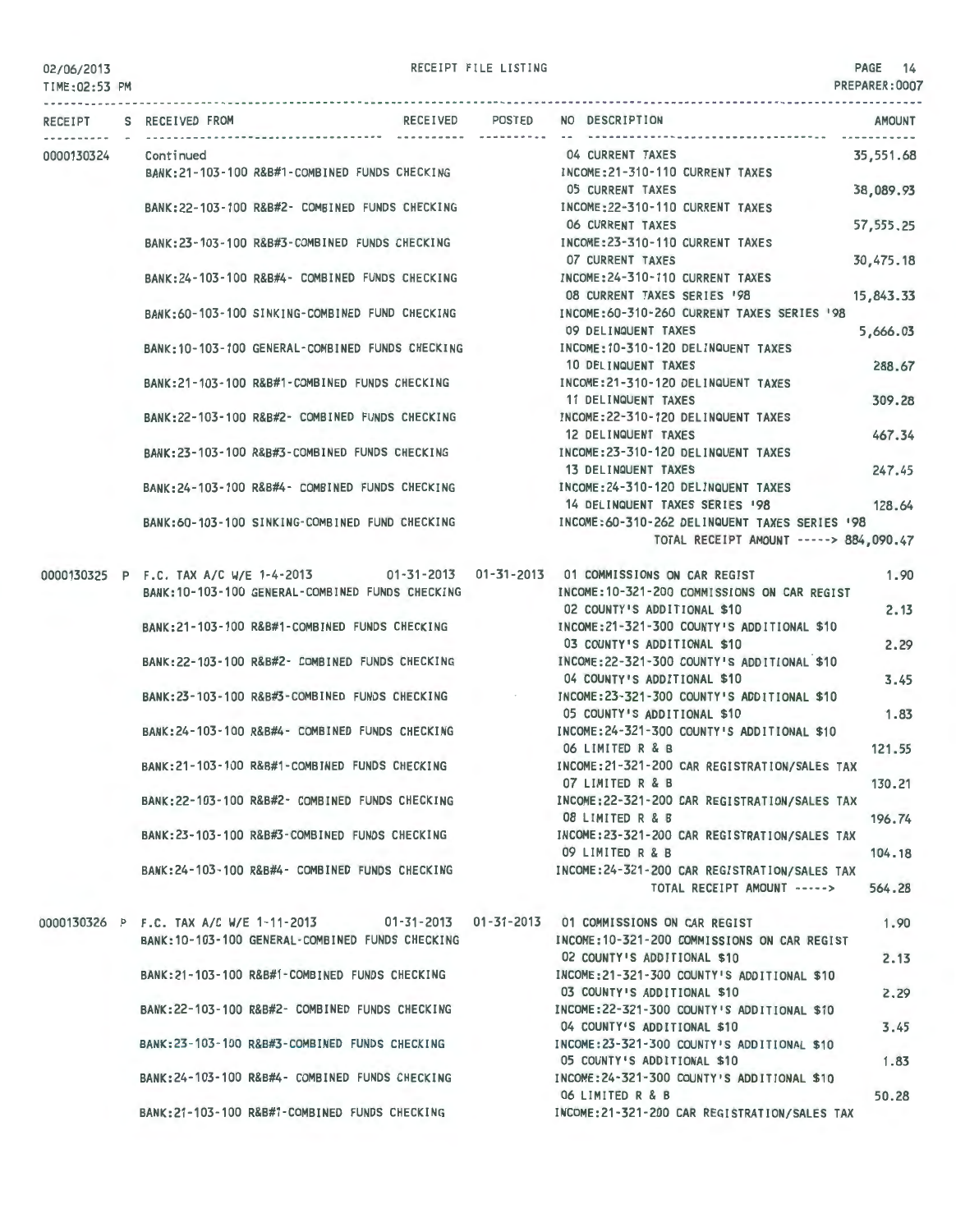| 02/06/2013<br>TIME:02:53 PM |                                                                                                                                               | RECEIPT FILE LISTING |                                                                                                                   | PAGE 15<br>PREPARER:0007 |
|-----------------------------|-----------------------------------------------------------------------------------------------------------------------------------------------|----------------------|-------------------------------------------------------------------------------------------------------------------|--------------------------|
|                             | RECEIVED POSTED<br>RECEIPT S RECEIVED FROM                                                                                                    |                      | NO DESCRIPTION                                                                                                    | <b>AMOUNT</b>            |
| 0000130326                  | Cont i nued<br>BANK:22-103-100 R&B#2- COMBINED FUNDS CHECKING MODE:22-321-200 CAR REGISTRATION/SALES TAX                                      |                      | 07 LIMITED R & B                                                                                                  | 53.87                    |
|                             | BANK: 23-103-100 R&B#3-COMBINED FUNDS CHECKING                                                                                                |                      | 08 LIMITED R & B<br>INCOME:23-321-200 CAR REGISTRATION/SALES TAX<br>09 LIMITED R & B                              | 81.42<br>43.10           |
|                             | BANK:24-103-100 R&B#4- COMBINED FUNDS CHECKING [NCOME:24-321-200 CAR REGISTRATION/SALES TAX                                                   |                      | TOTAL RECEIPT AMOUNT ----->                                                                                       | 240.27                   |
|                             | 0000130327 P F.C. TAX A/C W/E 1-18-2013 01-31-2013 01-31-2013 01 COMMISSION ON CAR TITLES<br>BANK:10-103-100 GENERAL-COMBINED FUNDS CHECKING  |                      | INCOME:10-321-250 COMMISSION ON CAR TITLES<br>TOTAL RECEIPT AMOUNT ----->                                         | 575.00<br>575.00         |
|                             | 0000130328 P F.C. TAX A/C W/E 1-25-2013 01-31-2013 01-31-2013 01 COMMISSION ON CAR TITLES<br>BANK: 10-103-100 GENERAL-COMBINED FUNDS CHECKING |                      | INCOME: 10-321-250 COMMISSION ON CAR TITLES<br>TOTAL RECEIPT AMOUNT -----> 650.00                                 | 650.00                   |
|                             | 0000130329 P F.C. TAX A/C W/E 1-25-2013 01-31-2013 01-31-2013 01 COMMISSIONS ON CAR REGIST<br>BANK:10-103-100 GENERAL-COMBINED FUNDS CHECKING |                      | INCOME: 10-321-200 COMMISSIONS ON CAR REGIST<br>02 COUNTY'S ADDITIONAL \$10                                       | 1,511.55<br>1,139.04     |
|                             | BANK:21-103-100 R&B#1-COMBINED FUNDS CHECKING                                                                                                 |                      | INCOME:21-321-300 COUNTY'S ADDITIONAL \$10<br>03 COUNTY'S ADDITIONAL \$10                                         | 1,220.36                 |
|                             | BANK:22-103-100 R&B#2- COMBINED FUNDS CHECKING                                                                                                |                      | INCOME:22-321-300 COUNTY'S ADDITIONAL \$10<br>04 COUNTY'S ADDITIONAL \$10                                         | 1,844.01                 |
|                             | BANK:23-103-100 R&B#3-COMBINED FUNDS CHECKING                                                                                                 |                      | INCOME:23-321-300 COUNTY'S ADDITIONAL \$10<br>05 COUNTY'S ADDITIONAL \$10                                         | 976.39                   |
|                             | BANK: 24-103-100 R&B#4- COMBINED FUNDS CHECKING                                                                                               |                      | INCOME:24-321-300 COUNTY'S ADDITIONAL \$10<br>06 LIMITED R & B                                                    | 6,062.60                 |
|                             | BANK:21-103-100 R&B#1-COMBINED FUNDS CHECKING                                                                                                 |                      | INCOME:21-321-200 CAR REGISTRATION/SALES TAX<br>07 LIMITED R & B                                                  | 6,495.45                 |
|                             | BANK:22-103-100 R&B#2- COMBINED FUNDS CHECKING                                                                                                |                      | INCOME:22-321-200 CAR REGISTRATION/SALES TAX<br>08 LIMITED R & B                                                  | 9,814.85                 |
|                             | BANK: 23-103-100 R&B#3-COMBINED FUNDS CHECKING<br>BANK: 24-103-100 R&B#4- COMBINED FUNDS CHECKING                                             |                      | INCOME:23-321-200 CAR REGISTRATION/SALES TAX<br>09 LIMITED R & B<br>INCOME: 24-321-200 CAR REGISTRATION/SALES TAX | 5, 196, 91               |
|                             |                                                                                                                                               |                      | TOTAL RECEIPT AMOUNT -----> 34,261.16                                                                             |                          |
|                             | 0000130330 P BETTY RAGAN<br>BANK:58-103-100 STATUE RESTORATION COMBINED FUNDS C                                                               |                      | 01-31-2013  01-31-2013  01 RESTORATION DONATIONS<br>INCOME: 58-370-131 RESTORATION DONATIONS                      | 100.00                   |
|                             |                                                                                                                                               |                      | TOTAL RECEIPT AMOUNT ----->                                                                                       | 100,00                   |
|                             | 0000130331 P F.C. SHERIFF'S OFFICE 01-31-2013 01-31-2013 01 PRISONER TRANSPORT-FOSTER<br>BANK: 10-103-100 GENERAL-COMBINED FUNDS CHECKING     |                      | INCOME: 10-560-428 PRISONER TRANSPORT                                                                             | 30.00                    |
|                             | BANK: 10-103-100 GENERAL-COMBINED FUNDS CHECKING                                                                                              |                      | 02 PRISONER TRANSPORT-WOODS<br>INCOME: 10-560-428 PRISONER TRANSPORT<br>TOTAL RECEIPT AMOUNT ----->               | 30,00<br>60,00           |
|                             | 0000130332 P DISTRICT COURTS-JUDICIARY 01-31-2013 01-31-2013 01 ASST, DA LONGEVITY PAY                                                        |                      |                                                                                                                   | 840,00                   |
|                             | BANK:10-103-100 GENERAL-COMBINED FUNDS CHECKING                                                                                               |                      | INCOME:10-370-151 ASST. DA LONGEVITY PAY<br>TOTAL RECEIPT AMOUNT ----->                                           | 840.00                   |
|                             | REPORT TOTAL                                                                                                                                  |                      |                                                                                                                   | 3996,466.17              |

 $\bar{\mathbf{r}}$ 

 $\bar{\zeta}$